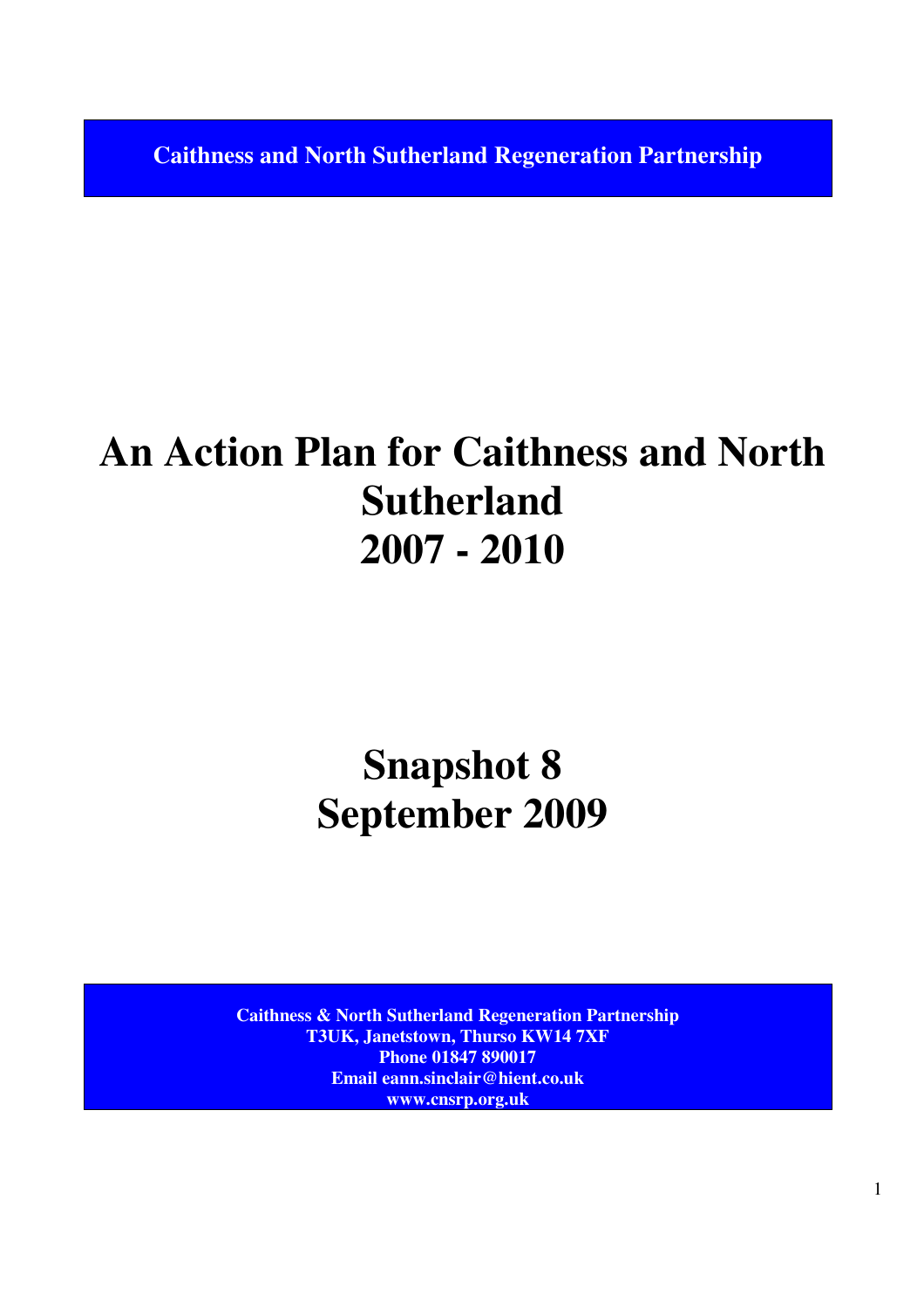**September 09 Update** 

# **Key Issues and highlights:**

- Wick Marina opened for business, and has attracted over 200 yachts to the port since June.
- North Highland College announced its £14M capital programme to create new research and training facilities at its Thurso site. These directly boost the competitive attraction of Caithness to the renewables industry and the local engineering supply chain.
- A skills audit in Caithness & north Sutherland is now underway, with interim results expected for presentation at the Caithness Conference on 1<sup>st</sup> October.
- Consultants undertaking the John O' Groats tourism Masterplan have now completed their work and will present recommendations to local stakeholders during September.
- Work has begun to develop a document that captures the area's vision for its future, so that the document can be used in contacts with incoming companies considering bidding for the Dounreay PBO contract or to those gaining seabed leases in the Pentland Firth. A final draft will be presented at the Caithness Conference.
- Caithness Beef & Lamb Ltd's new state of the art abattoir and meat processing facility at Keiss will open for business.
- DSRL is employing a Project Manager to fully scope the work required to deliver the National Nuclear Archive.
- Of the 112 individual activities currently "live" in the Action Plan (see Appendix 1) there are 70 coded green (meaning progress according to schedule), 35 coded amber (meaning delivery delayed but still progressing) and 7 coded red (meaning delivery significantly delayed or action at risk of non-delivery).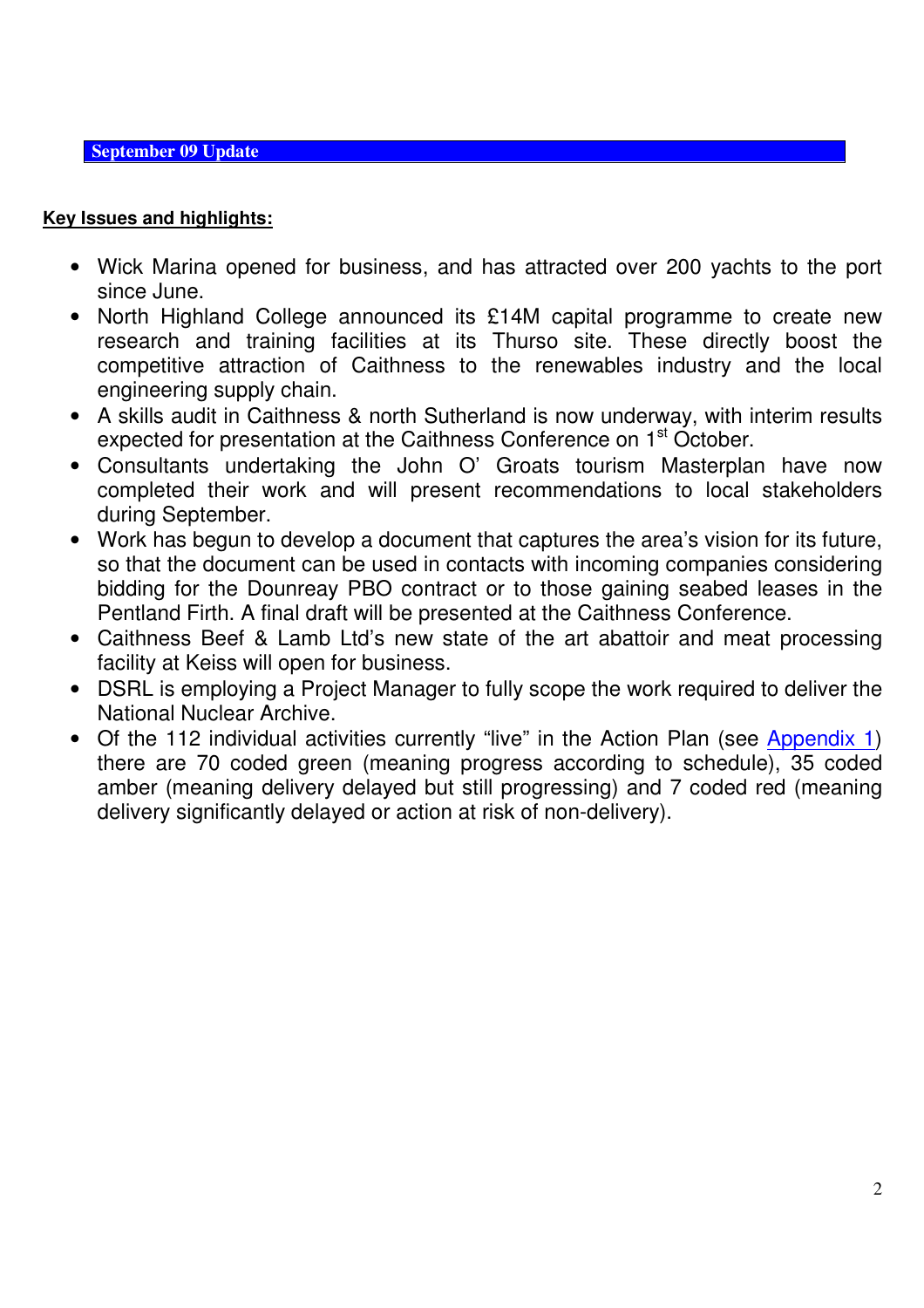## **Progress with High Priority activities**

#### Scrabster Harbour

The proposed re-development of the harbour is progressing. The Trust is in negotiations with funding sources, particularly the NDA and HIE. It is also in discussions with potential inward investors. The Trust's new Chief Executive, Rod Johnstone, has now started in post. SHT is engaged in discussions and meetings with developers and relevant finance agencies for the proposed industrial business park.

#### Wick Harbour

The marina was opened in time for the very successful 2009 Homecoming HarbourFest at the end of June. Since its opening over 200 yachts have visited Wick. The next phase of marina work is to relocate and upgrade the shower, toilet and laundry facilities into the Harbour Authority's newly acquired office and store complex (formerly John S Duncan's premises). The next major harbour project is provision of extra quay space to incorporate assembly, launch, and retrieval facilities for marine renewable structures. A feasibility report and funding options are currently being explored.

### Pentland Firth Marine Energy Project

There is a strong demand from developers wishing to locate their tidal devices in the Pentland Firth. Crown Estate staff assessed the remaining 42 site applications from 20 companies during July. Once the evaluation process has been completed leases are expected to be offered and signed between Sep-Dec 2009. Subject to obtaining other statutory consents it is envisaged that the first devices could be deployed as early as 2011. In the meantime talks aimed at providing a solution to the current grid constraints are continuing.

CNSRP, HIE and The Crown Estate took part in an event for Chamber of Commerce members in August to further update local companies on opportunities. CNSRP's Inward Investment Executive continues to work closely with a number of marine energy companies to pursue opportunities for employment creation.

Terms of reference for each of the project's workstreams have been approved by the Project's Coordination Committee (HIE, The Crown Estate, The Scottish Government). The Project's stakeholder group met in June to assess progress and comment on the workstreams.

The announcement in June of the major development of the North Highland College campus has given a further boost to the project. The research element of the £14M programme will further establish Caithness as a hub for marine energy research through the ERI's already strong academic and commercial links. The creation of the engineering skills centre will act as a major attractor for potential inward investors looking at current and future supply-chain skills (see below).

### Engineering

North Highland College staff are progressing the development of the Engineering Skills Centre at the College. All project funding is now secured and the procurement process for the capital phase is underway. A project users' forum (consisting of industry and training representatives) is now meeting with NHC-UHI to ensure the centre meets the needs of industry. NHC expects the centre to open for business in August 2011.

CNSRP brought together a group of representatives to discuss future skills provision in the sector. Current workstreams include a potential pilot project in local primary and secondary schools to enhance teaching of science/ engineering. The draft report on this project was presented to the group on  $12<sup>th</sup>$ May, and is available to download from www.cnsrp.org.uk/downloads. A presentation on worker/ trainers was also brought to the area by national Trade Union organisers, with a view to investigating the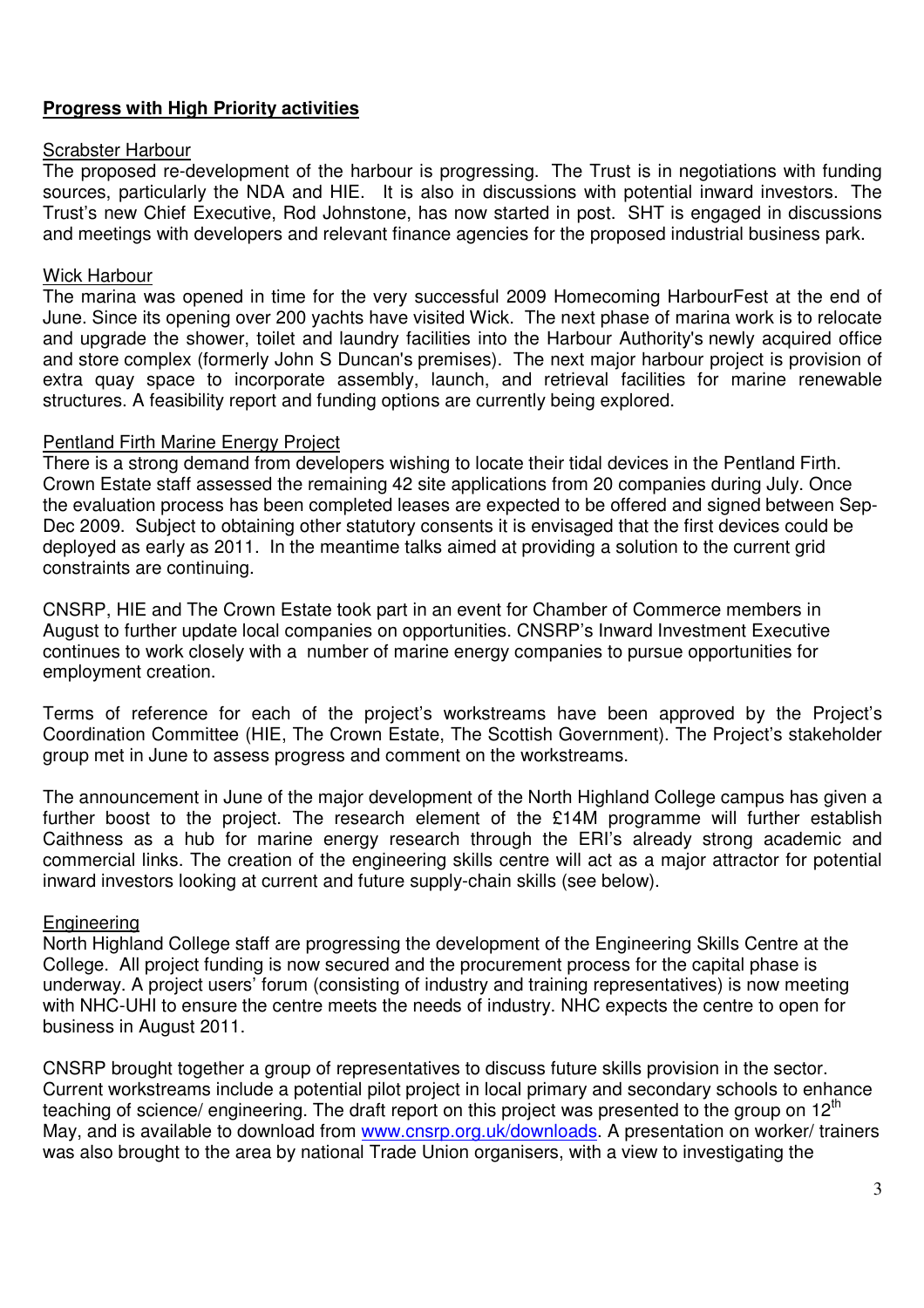potential of this for local implementation. Our area is on course to recruit 100 "STEM Ambassadors" from local companies by December 2009. Their role will be to work with local schools to boost the profile and delivery of science, technology, engineering and maths subjects.

#### John O' Groats Tourism

HIE has commissioned a company (GVA Grimley) to develop a physical masterplan for John O' Groats. The masterplanning process included a public exhibition at John O' Groats in July to show interim results. The masterplan will be presented in early September 2009, after which detailed discussions on the way ahead for developments will be held.

#### Inward Investment

The Partnership's Inward Investment Executive has been working mainly on leads within the energy sector, but has also been following up several leads from potential investors in the services sector. The latter includes serious interest in new call centre developments in our area. A study on tourism accommodation in Caithness is underway. This will include consideration of the market for budget hotel chain presence in the area, as well as a mixed-use resort. It should be completed by October 2009.

A revised Inward Investment marketing plan is being produced and should be published during September. It will update the planned target areas for our Inward Investment effort over the coming 12 months.

HIE has commissioned a Skills Audit for the area, to be completed by Autumn 09. This will help local employers and potential inward investors with recruitment issues, and will also help agencies to tackle any skills gaps or skills transfer needs.

We also continue working with a range of colleagues on a "vision" document to bring together our aspirations as an area, so that we can communicate this effectively to the companies interested in this area through both the ongoing Crown Estate licensing round for the Pentland Firth and the imminent competition for the contract to become the new Parent Body Organisation for Dounreay. A joint workshop for local stakeholders was held in early July, with a view to delivering a final draft "vision document" at this year's Caithness Conference.

### Food & Drink

Caithness Beef & Lamb Ltd will open its new abattoir and meat processing facility at Keiss in the next few weeks. This will initially create 10 new jobs, and will provide an opportunity to significantly add value to the local beef and lamb supply chain. There is real potential for joint working with the Mey Selections brand to minimise livestock transport and further reduce the carbon footprint of local businesses.

North Highland Products Ltd through its "Mey Selections" brand this year became the first Scottish consumer goods company to be certified with the Carbon Trust's Carbon Reduction Label with regard to their Luxury Shortbread and two of their Honey Products. HIE assisted the company to achieve this development. The new Chairman of the North Highland Initiative is David Whiteford from Ross-shire. He has an agricultural background, and will have an important overall role working with North Highland Products as they continue to grow.

Two food & drink companies based in the area won "food Oscars" at the 2009 Scotland Food and Drink Awards. They are "Berry Good" from Caithness - best drink category; and "Cocoa Mountain" from Durness - food tourism category.

HIE's Key Sectors Team is developing a major skills programme for the sector focusing on innovation, sales and marketing with the particular aim of addressing issues identified as barriers to growth in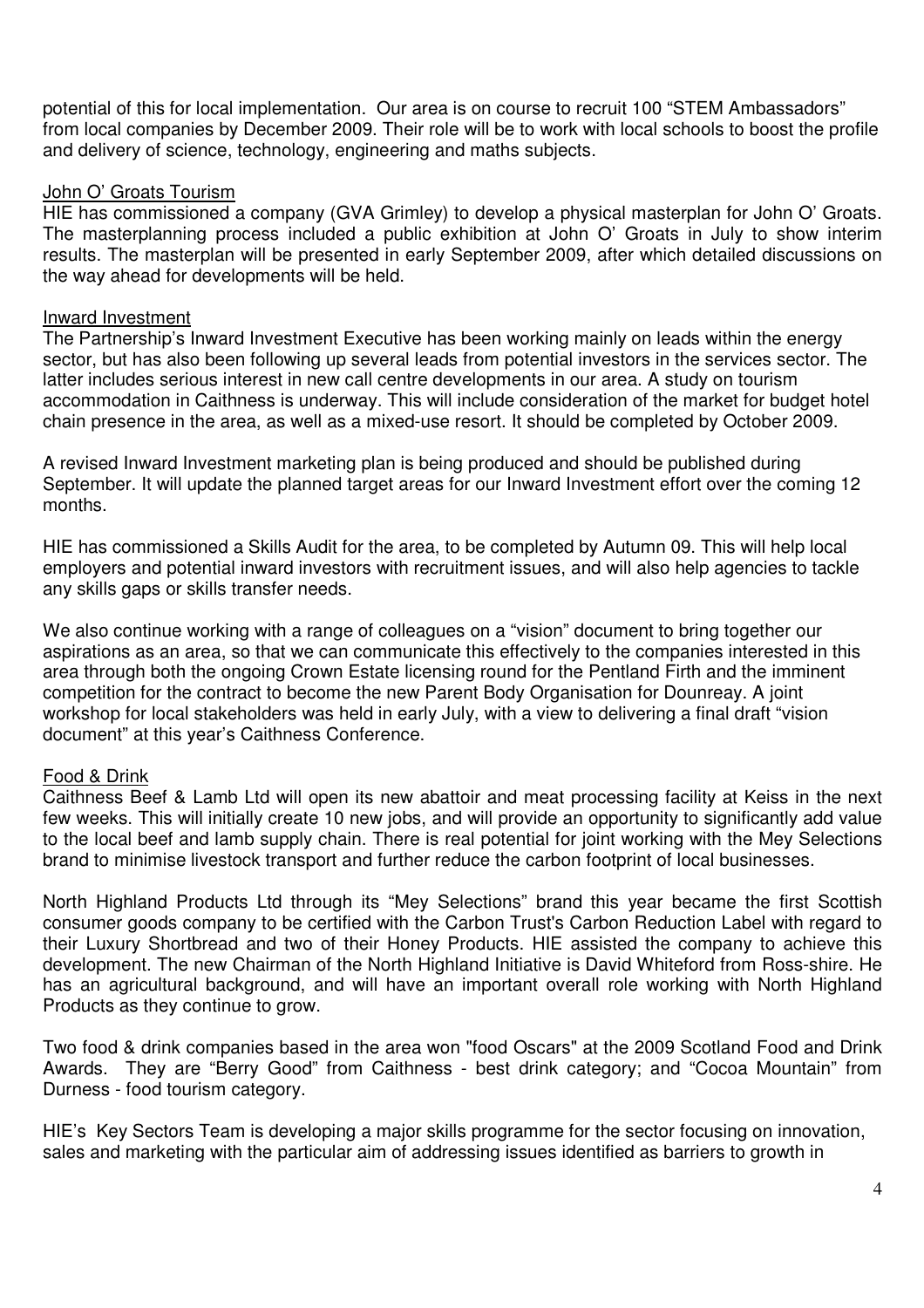Account Managed businesses. These businesses are seen as offering high growth potential within their sector of industry. Within Caithness & North Sutherland HIE currently has three food and drink businesses being Account Managed.

HIE has three priorities aimed at making the Food and Drink sector more competitive within the Region and to help drive growth. These are

- building our international reputation, eg. through exhibitions and development of and within Scotland Food and Drink branding.
- collaborative value networks (supply chain development) eq. in respect of specific growth opportunities and working with the supply chain of an Account Managed business and or industry group;
- innovation, leadership and productivity eg. through Account Management of high growth companies.

## **Transport**

Local agencies continue to look at transport projects following the announcement of the Scottish Government's Strategic Transport projects Review in December 08. The Highland Council is discussing possible means of progressing roads schemes such as works around Berriedale to the point where a fully-engineered and costed proposal is available to be implemented when any funding becomes available. HITRANS has also been working with Stagecoach regarding further enhancements to its services within Caithness, and between Caithness and Inverness. A representative from Transport Scotland came north on 4<sup>th</sup> June to discuss the Far North Line. An action here is for Caithness Transport Forum to respond to a forthcoming Scottish Government consultation on rail freight. Caithness Transport Forum has now revised its "Transport Vision" document. Highlands & Islands Airports Ltd is currently scoping the replacement of its Airfield Ground Lighting system, programmed to happen in financial year 2010/11.

### IT Connectivity

This is still an issue, and is most acute in north Sutherland, where some exchanges are not yet able to take ADSL broadband of above 512k. HIE's Regional Infrastructure team has been helping to pursue this issue, with a view to helping us set out a timetable for exchanges yet to be upgraded. We now understand that Scottish Government and BT are in final discussions on timetables for upgrading exchanges. The Programme Manager will discuss with the Chamber of Commerce the possibility of bringing together a group of technology businesses to drive demand for super-fast broadband, 3G etc.

### Access to finance:

The North Highland Regeneration Fund has reported an increase in enquiries from businesses, directly attributable to "signposting" from staff at the Business Gateway service. At its last meeting the Fund's Board approved a further 4 loans to local companies. These loans had a total value of £230,000. They will potentially secure 41 local jobs, and create a further 13.

### **Progress with medium and lower priority activities**

Tourism: North Highland Tourism has recruited its new Marketing & Membership Manager. She is Jill McNicol and she started work in August. NHT will now work on its planned marketing programme to position the area's tourism offering to niche markets in the UK, which forms the most significant current markets for the area.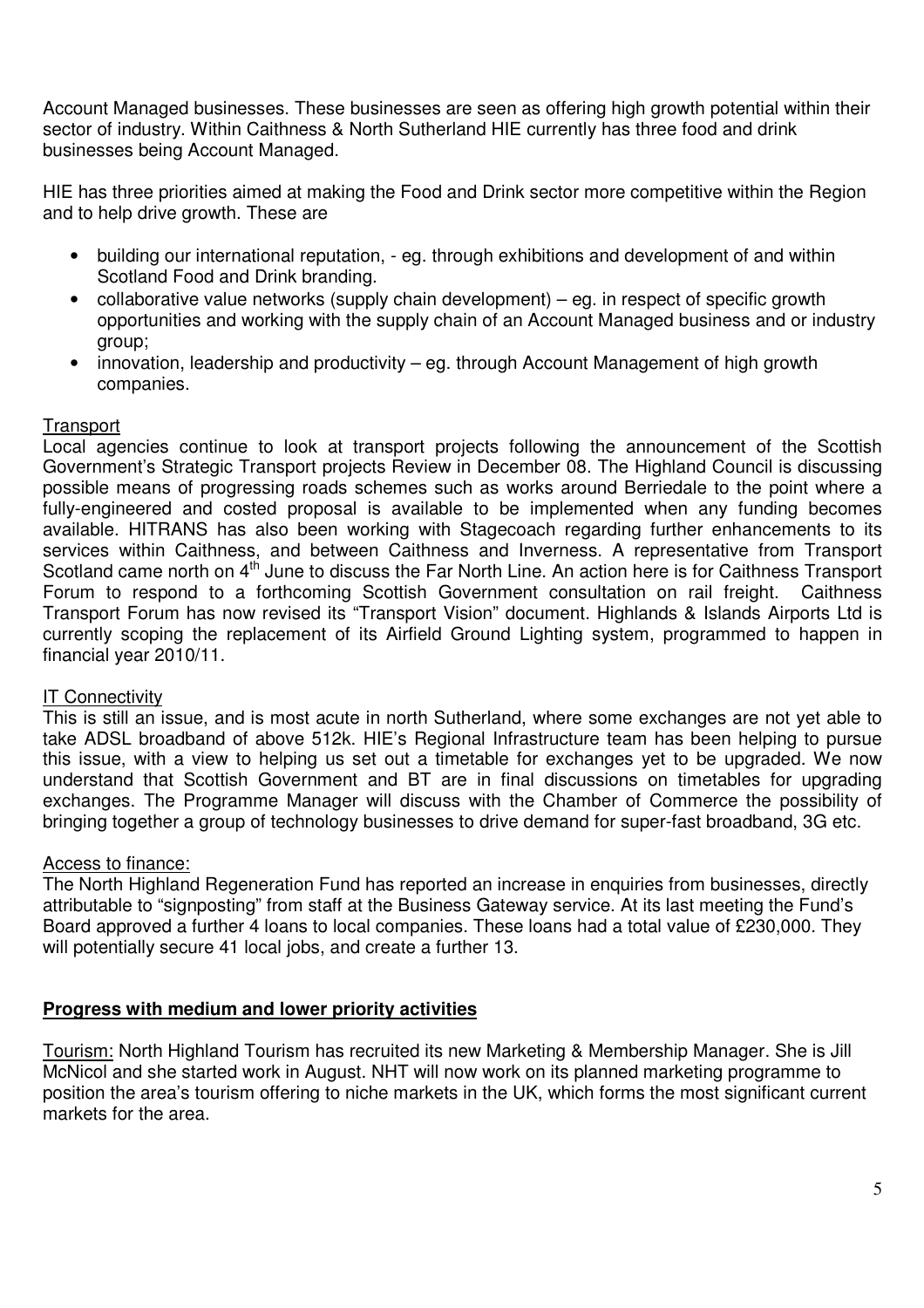The Highland Council and Caithness Archaeology Trust officially opened the Caithness Broch Centre in July. This project has involved community organisations, agencies and the National Museums of Scotland in its planning. CAT is also working on ambitious plans for archaeological developments around east Caithness and at Spittal.

Trustees of Strathnaver Museum in Bettyhill have submitted a bid to the Heritage Lottery Fund for a major redevelopment of the museum as the heart of the Mackay Country project. The museum is an important tourism asset on the north coast of Sutherland, and also provides a focal point for the Strathnaver Trail.

Recreational Infrastructure: Halkirk Community Sports Foundation's funding bid to the Scottish Rural development Programme to support its plans to open a sports centre in Halkirk was unsuccessful. HCSF is now working on revised plans for the facility based on a smaller funding package.

Main Towns Initiative: The two bids made on behalf of Thurso and Wick to the Town Centre Regeneration Fund were unsuccessful. Only one Highland town was successful in the first round of awards. The Highland Council has submitted revised bids for both towns to the second round of the Fund. Meanwhile, Thurso Community Council and local traders met with the Chamber of Commerce and CNSRP to look at town centre issues, and the result is a pilot programme of late night shopping events over the summer in Thurso, to attract people back into local shops.

The Highland Council's Wick office redevelopment project is also progressing: it is expected that the project brief will soon be submitted to Council for approval. This will potentially act as a catalyst for further town centre development opportunities in Wick.

Arts: Caithness Arts is revising its aims and objectives to better represent the arts and crafts businesses in our area. North Highland Connections has received funding from the NDA to support its programme of work in the north. Funding has also been sought from HIE.

### Young people & Entrepreneurship

Business Gateway is currently dealing with 9 business start-up enquiries from people in the 18-25 age group.

National Nuclear Archive: A Project Manager has been recruited, and a full scoping of the required project work is taking place. The scooping work is expected to be complete by December 09. The process of design team appointments has now started. The project manager has visited the new Highland Council archive in Inverness, and has had discussions with Council officials.

DSRL "spin-out" businesses: The DSRL Business Spin-Out project board met in July. Because it has been recognised that there are other options to transition business/workforce the project board feels its remit is required to be broader. The Project Board has therefore now been renamed the DSRL Socio Economic Steering Committee and its first meeting took place on 24<sup>th</sup> August. Further meetings are being arranged to discuss the DSRL resource profile and how this links to their future requirements. Following discussions with Cogent and Energy Utility Skills earlier this year, future meetings will include representation from other key agencies of the CNSRP.

Work is progressing well, particularly on the potential spin-out of the site's analytical labs. DSRL's priority throughout the year will be to develop a clear strategy and a fully scoped programme for inclusion in the site's lifetime plan. Working in partnership with HIE, DSRL socio economic team will ensure that there is a good understanding of state aid issues and will continue to support projects in developing business cases, market research etc. DSRL is currently in discussion with HIE on part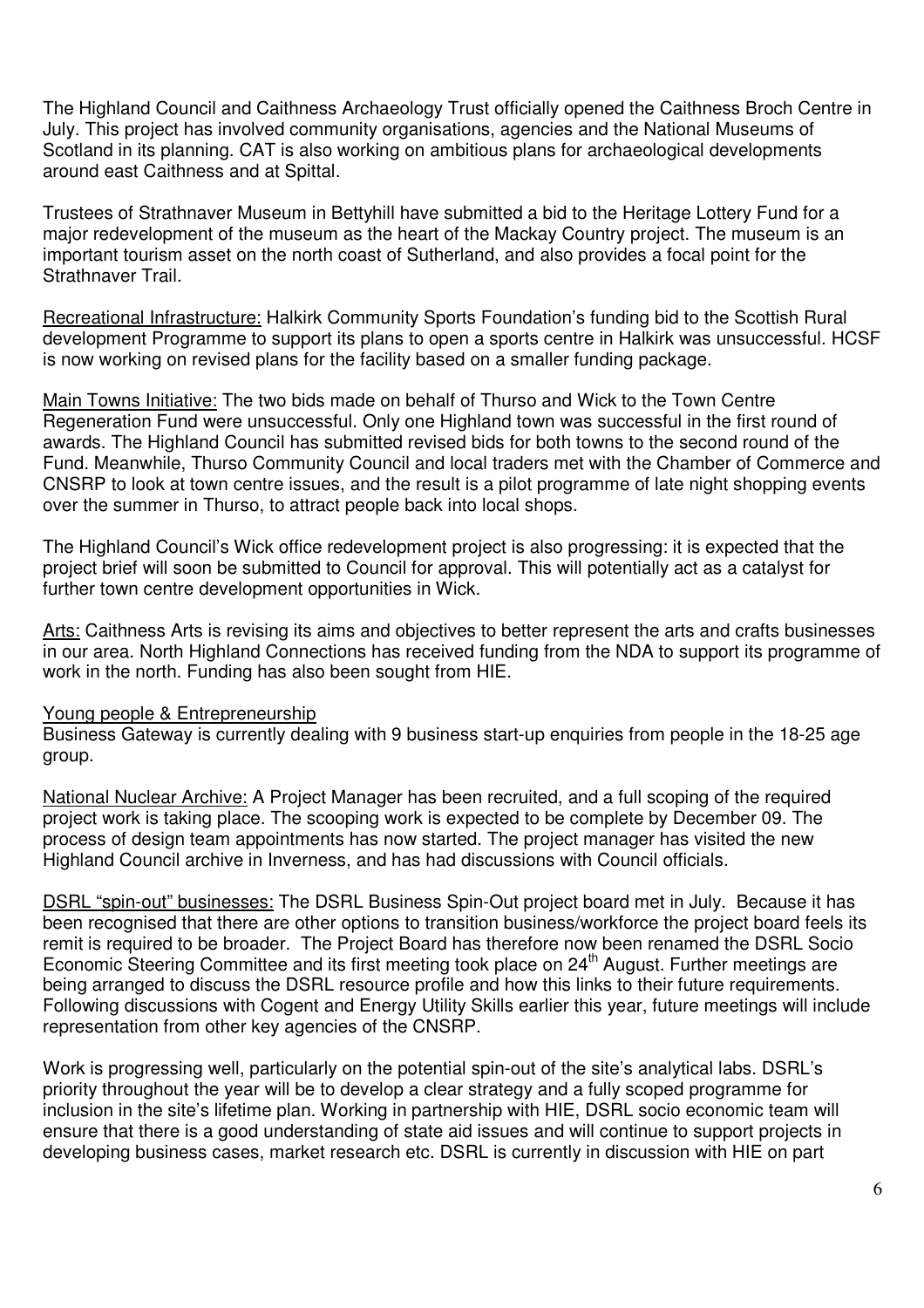funding the external support which includes assistance on business spin outs, partnership working and entrepreneurial mentoring.

DSRL is finalising its strategy for Socio-Economic activities. This focuses on workforce transition into sustainable alternative employment whilst completing the delivery of the site decommissioning programme, and should be published by early September. The strategy integrates with DSRL's Human Resource Strategy. DSRL also produces a Socio-Economic plan each year as part of its commitment to the NDA. The plan has been delayed this year to ensure that it aligned with the strategy. This is currently at the final stages of publication and should be available in September.

The UKAEA Pensions Administration Office in Thurso has been awarded an extension of its contract by the NDA. This business is seen as having growth potential, particularly in the "niche" sector of smaller pensions schemes. UKAEA's in-house IT support team has been outsourced to multi-national company CSC. The company recently opened its new office at the Science & Technology Park at Forss.

National Skills Academy, Nuclear (NSAN): NSAN has just announced its third round of Bursaries for individuals studying in decommissioning-related disciplines. Additionally there are opportunities for companies working in the nuclear sector to apply for funding to support their apprenticeship programmes. DSRL continues to support the National Skills Academy for Nuclear.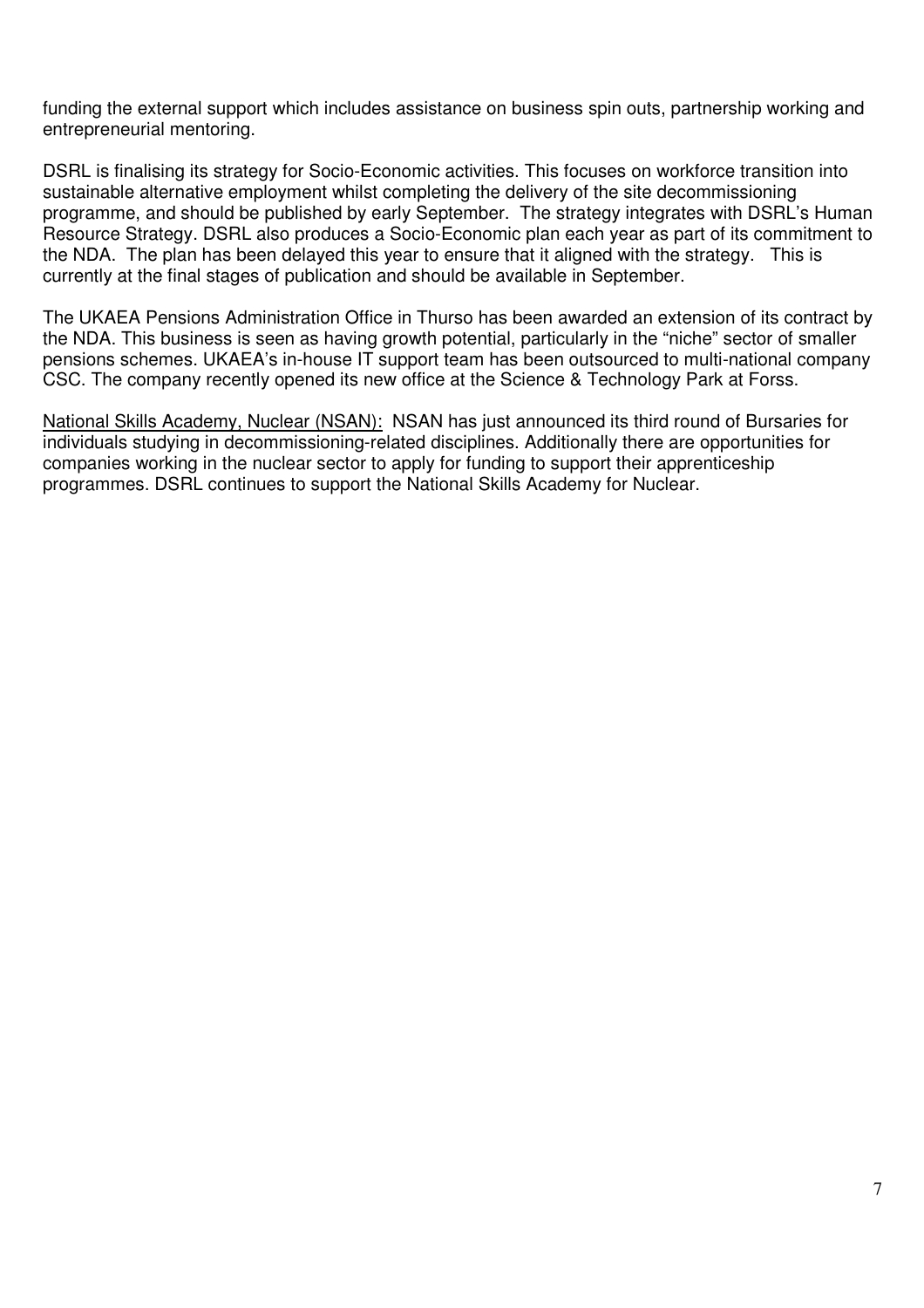**Colour coding key:** 

| Action is progressing according to schedule                                        |
|------------------------------------------------------------------------------------|
| Delivery has been/ will be delayed, but still progressing                          |
| Delivery has been/ will be significantly delayed or action at risk of non-delivery |

## **High priority Actions:**

| Owner       | <b>Description</b>                                                                                                                           | <b>Start Date</b> | <b>Finish Date</b> | <b>Budget</b> | <b>Funding</b> |
|-------------|----------------------------------------------------------------------------------------------------------------------------------------------|-------------------|--------------------|---------------|----------------|
|             |                                                                                                                                              |                   |                    | Required      |                |
|             | <b>Pentland Firth Project - Planning and Consents</b>                                                                                        |                   |                    |               |                |
| ${\rm HIE}$ | Track and provide input to the Marine Spatial Planning (MSP) process currently<br>being implemented for the Pentland Firth and Orkney Waters | 03/09             | 01/10              |               |                |
| <b>HIE</b>  | Identify key issues that could block or delay planning and consenting of marine                                                              |                   |                    |               |                |
|             | energy projects:                                                                                                                             |                   |                    |               |                |
|             | a) Undertake a review of current information including HIE data collection                                                                   | 07/09             | 09/09              |               |                |
|             | study and case histories (e.g. Strangford Lough).                                                                                            |                   |                    |               |                |
| ${\rm HIE}$ | Liaise with key planning and consents stakeholders during initial round                                                                      | 03/09             | 03/12              |               |                |
|             | <b>Pentland Firth Project - Developers Forum</b>                                                                                             |                   |                    |               |                |
| <b>TCE</b>  | <b>Establish Forum</b>                                                                                                                       | 08/09             | 11/09              |               |                |
| <b>TCE</b>  | Provide list of initial issues/areas of cooperation                                                                                          | 10/09             | 12/09              |               |                |
| <b>TCE</b>  | Agree schedule of meeting dates                                                                                                              | 11/09             | 12/09              |               |                |
|             | <b>Pentland Firth Project - Health and Safety</b>                                                                                            |                   |                    |               |                |
| ${\rm HIE}$ | Review likely H&S training requirements                                                                                                      |                   |                    |               |                |
| ${\rm HIE}$ | Audit of current provision of training                                                                                                       |                   |                    |               |                |
| ${\rm HIE}$ | Develop programme for attracting / developing training facilities where                                                                      |                   |                    |               |                |
|             | appropriate                                                                                                                                  |                   |                    |               |                |
|             | <b>Pentland Firth Project - Research and Development</b>                                                                                     |                   |                    |               |                |
| HIE         | Co-ordination with MESPG on research/monitoring funding plans                                                                                |                   | June 09            |               |                |
| UHI         | Development of the role of UHI ERG                                                                                                           | <b>Ongoing</b>    |                    |               |                |
| <b>HIE</b>  | Support the creation of a research hub to permit access to research and                                                                      | <b>Aug 09</b>     |                    |               |                |
|             | development and to deliver research on technology and environmental science.                                                                 |                   |                    |               |                |
|             | <b>Pentland Firth Project - Supply Chain</b>                                                                                                 |                   |                    |               |                |
| <b>HIE</b>  | Review Supply Chain Study being taken forward by the Marine Energy Group                                                                     | <b>May 09</b>     | Oct 09             |               |                |
|             | and the Supply Chain Baseline Study being commissioned by SE and HIE.                                                                        |                   |                    |               |                |
| ${\rm HIE}$ | Commission pieces of work to inform gaps in local capabilities and to identify                                                               | Sept 09           | Jan 10             |               |                |
|             | opportunities for business growth and inward investment.                                                                                     |                   |                    |               |                |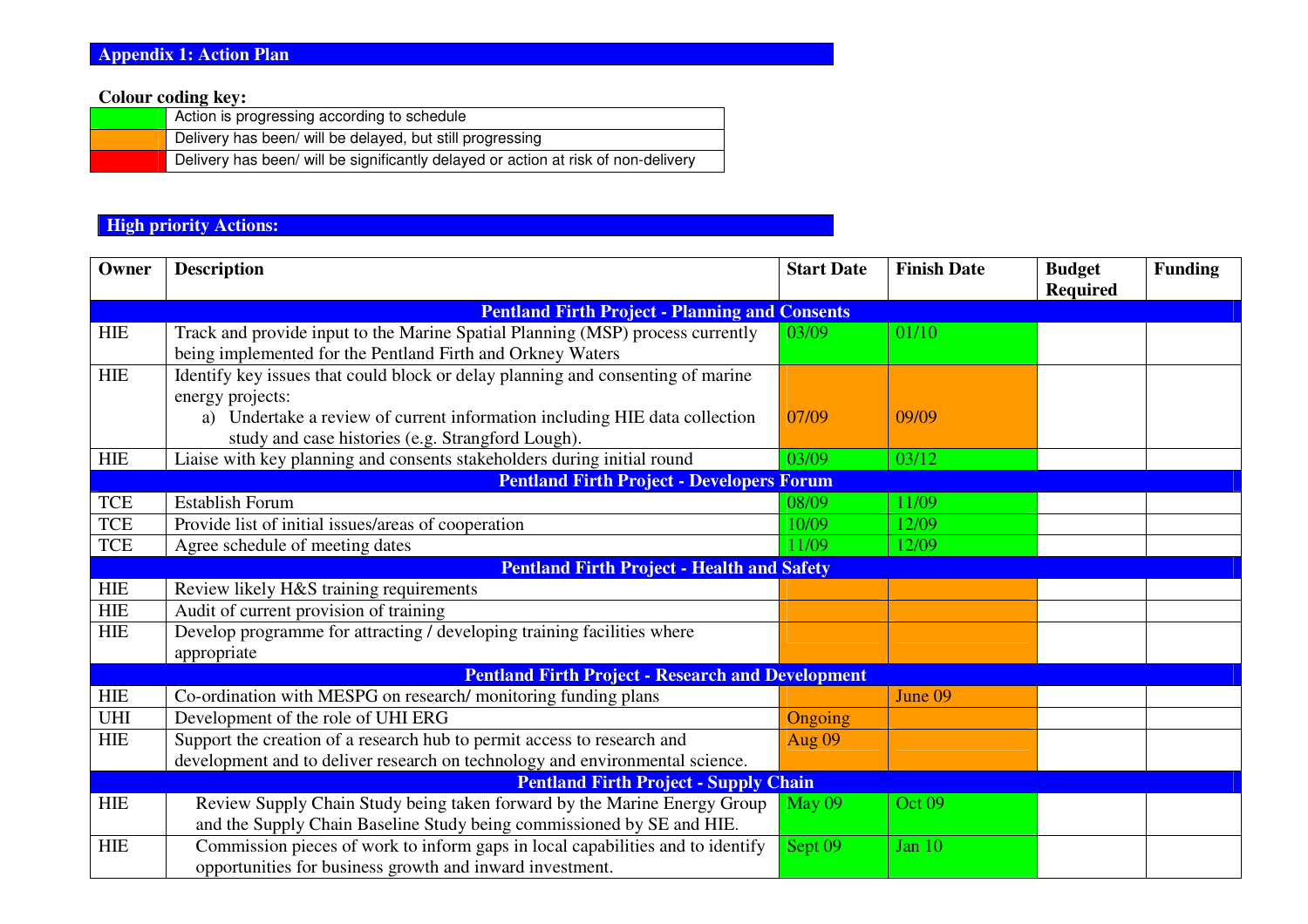| <b>HIE</b>             | Raise awareness of market opportunity within local supply chain                                                                                                                              | July 09          | March 10       |  |
|------------------------|----------------------------------------------------------------------------------------------------------------------------------------------------------------------------------------------|------------------|----------------|--|
| <b>HIE</b>             | Awareness raising events via industry groups eg. Caithness Chamber of<br>Commerce                                                                                                            | <b>Aug 09</b>    | Mar 10         |  |
| <b>HIE</b>             | "Meet the Developer" events, including Summit for successful developers                                                                                                                      | Dec 09           | Mar 10         |  |
| <b>HIE</b>             | Attract new companies into the HIE area through inward investment to fill gaps<br>in provision of products and services for the marine energy industry                                       | Sep 09           | Sep 10         |  |
| <b>HIE</b>             | Continue to explore high energy user opportunities such as data centres<br>Initiate meetings with other data centre organisations such as Google, in<br>conjunction with SDI where necessary | Apr $09$         | Dec $10$       |  |
|                        | Initiate meetings with hydrogen/ fuel cell companies                                                                                                                                         | Sep 09           | Dec 10         |  |
| <b>HIE</b>             | Identify the infrastructure requirements of developers, and assess the ability of<br>existing provision to meet such needs.                                                                  | June 09          | Oct 09         |  |
| <b>HIE</b>             | Develop strategy for infrastructure investment to ensure requirements are in<br>place in advance of commercial need                                                                          | <b>June 2009</b> | Dec 2009       |  |
| <b>HIE</b>             | Assess the skills requirements (type and number) for varying scenarios of                                                                                                                    | June 09          | Sep 09         |  |
|                        | deployment and local content, and recommend projects/activity to address                                                                                                                     |                  |                |  |
|                        | anticipated shortages                                                                                                                                                                        |                  |                |  |
|                        |                                                                                                                                                                                              |                  |                |  |
|                        |                                                                                                                                                                                              |                  |                |  |
|                        | <b>Pentland Firth Project - Stakeholder Management and Communication</b>                                                                                                                     |                  |                |  |
| <b>TCE</b>             | Newsletter to be developed to ensure all stakeholders are kept up to date.                                                                                                                   | 10/09            | 12/09          |  |
|                        | <b>Pentland Firth Project - Grid</b>                                                                                                                                                         |                  |                |  |
| <b>TCE</b>             | Further develop position on Pre-commercial vs. commercial arrays by<br>investigating varying requirements of pre-commercial and commercial<br>generation                                     | 04/09            | 04/10          |  |
| <b>TCE</b>             | Engage consultant to support work stream                                                                                                                                                     | $\sqrt{04/09}$   | $\sqrt{04/10}$ |  |
| $\overline{\text{SG}}$ | Consider local and wider grid issues                                                                                                                                                         | 04/09            | 04/10          |  |
| <b>HIE</b>             | Consider with SHETL/NGET the level of detail necessary for bids                                                                                                                              | $\sqrt{04/09}$   | $\sqrt{04/10}$ |  |
| <b>HIE</b>             | Summary of supply chain constraints                                                                                                                                                          | $\sqrt{04/09}$   | 04/10          |  |
| <b>HIE</b>             | Identify impacts of regulatory changes on grid access to/from Pentland Firth                                                                                                                 | 04/09            | 04/10          |  |
|                        | <b>Engineering</b>                                                                                                                                                                           |                  |                |  |
|                        | Develop plan for schools-level engagement                                                                                                                                                    |                  |                |  |
| <b>HIE</b>             | Secure commitment from project partners (THC, SDS, HIE)                                                                                                                                      | 05/09            | 06/09          |  |
|                        | Recruit project manager<br>Commence pilot programme of activity in local schools                                                                                                             | 12/09            | 01/10          |  |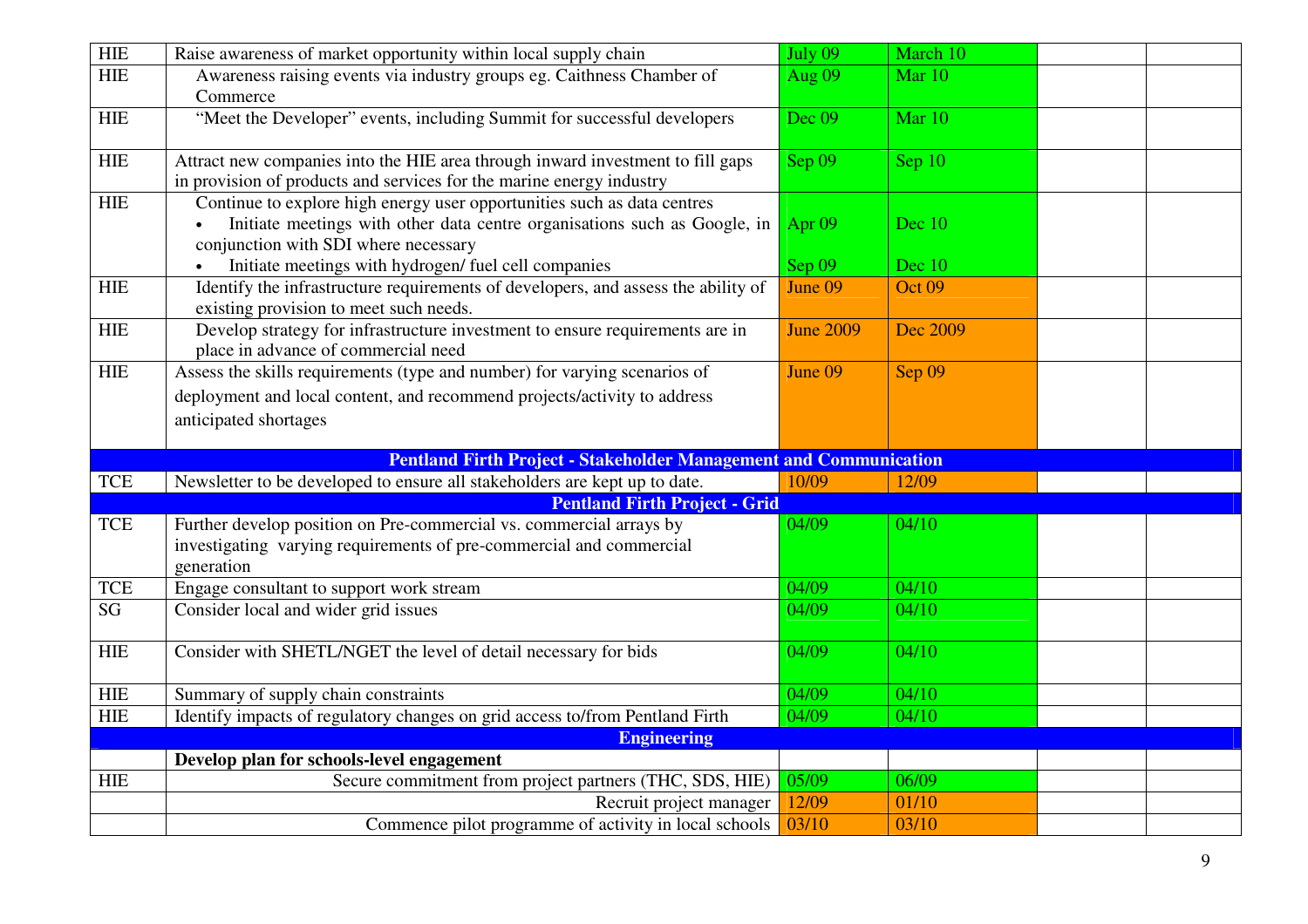| SDS                       | engage with High Schools guidance staff to raise awareness of work place<br>opportunities | 11/09 | 11/09 |  |
|---------------------------|-------------------------------------------------------------------------------------------|-------|-------|--|
| <b>HIE</b>                | Create a pool of 100 science $\&$ engineering ambassadors in the area                     | 05/09 | 12/09 |  |
|                           | <b>Enhance infrastructure</b>                                                             |       |       |  |
| T3UK                      | Develop joint working agreement between NHC, Training @ Naver, T3UK.                      | 05/09 | 10/09 |  |
| NHC-                      | <b>Detailed Design Tenders</b>                                                            | 08/09 | 12/09 |  |
| UHI                       |                                                                                           |       |       |  |
| NHC-                      | Construction contract tender                                                              | 12/09 | 12/09 |  |
| UHI                       |                                                                                           |       |       |  |
|                           | Construction/ fit out                                                                     | 04/10 | 12/10 |  |
| NHC-                      | Construction/ fit-out/ commissioning complete                                             | 01/11 | 06/11 |  |
| $UH$                      |                                                                                           |       |       |  |
| NHC-                      | <b>Engineering Centre opens</b>                                                           | 08/11 | 08/11 |  |
| <b>UHI</b>                |                                                                                           |       |       |  |
|                           | Understand and develop the labour market                                                  |       |       |  |
| ${\rm HIE}$               | Ensure info sought via Skills Audit is appropriate to industry's future needs             | 05/09 | 08/09 |  |
| <b>HIE</b>                | Present Skills Audit findings to industry and local partners                              | 09/09 | 11/09 |  |
| SDS                       | Develop programme to address skills gaps                                                  | 11/09 | 03/09 |  |
| <b>HIE</b>                | Develop marketing programme to promote existing skills sets to potential                  | 08/09 | 03/10 |  |
|                           | investors                                                                                 |       |       |  |
| ${\rm HIE}$               | Establish and resource a Caithness Engineering Consortium to promote the                  | 05/09 | 10/09 |  |
|                           | industry                                                                                  |       |       |  |
| T3UK                      | Develop industry-based training initiatives such as T3UK's "SWAPS" scheme                 | 05/09 | 10/09 |  |
| <b>SDS</b>                | Support the recruitment and training of at least 20 Modern Apprentices per                | 05/09 | 05/11 |  |
|                           | annum in engineering-related disciplines.                                                 |       |       |  |
| <b>HIE</b>                | Support 4 companies to grow turnover by 20% over 3 years                                  | 09/08 | 09/11 |  |
| <b>HIE</b>                | Support the creation of at least 100 new jobs by Sep 2010 with salary levels at or        | 09/08 | 09/10 |  |
|                           | above the Highland area average.                                                          |       |       |  |
|                           | <b>John O'Groats Tourism development</b>                                                  |       | 08/09 |  |
| <b>HIE</b>                | Masterplan published                                                                      | 08/09 |       |  |
| ${\sf HIE}$               | Masterplan public presentation                                                            | 09/09 | 09/09 |  |
| <b>HIE</b>                | Examine Masterplan recommendations for way ahead                                          | 08/09 | 10/09 |  |
|                           | <b>Inward Investment</b><br>Attract Contact centre/ back-office service jobs to the area  | 09/08 | 09/10 |  |
| ${\rm HIE}$<br><b>HIE</b> |                                                                                           | 09/08 |       |  |
| <b>HIE</b>                | Attract Data Centre companies to locate in the area                                       |       | 09/10 |  |
|                           | Attract Marine Energy companies to the area                                               | 09/08 | 09/10 |  |
| <b>HIE</b>                | Investigate potential for involvement in ITER/IFMIF programmes                            | 01/09 | 12/09 |  |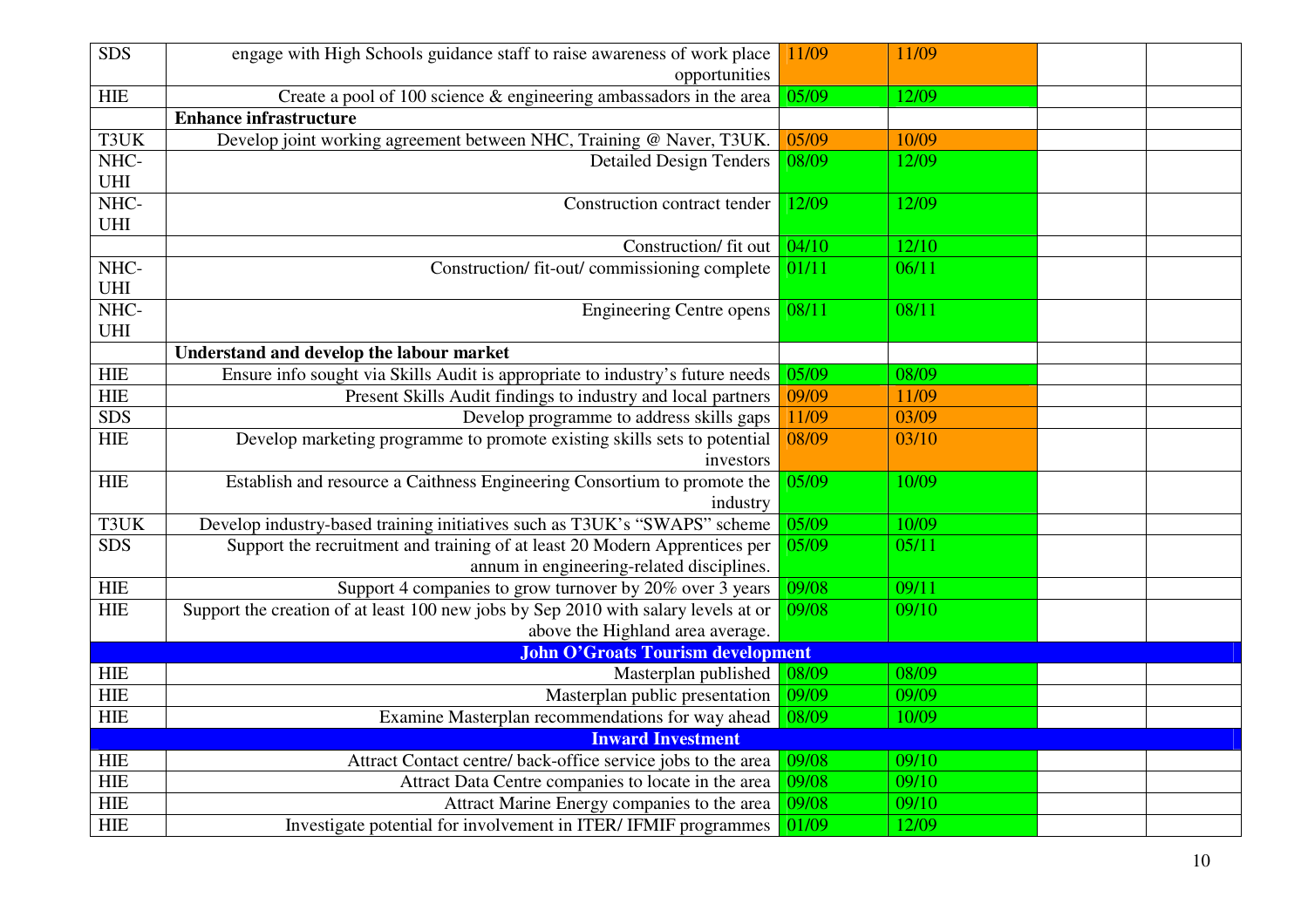| <b>HIE</b>            | Implement area Inward Investment Marketing Plan                                    | 09/09 | 09/10 |  |  |
|-----------------------|------------------------------------------------------------------------------------|-------|-------|--|--|
| <b>Food and drink</b> |                                                                                    |       |       |  |  |
|                       | Grow the value of the industry to the area economy                                 |       |       |  |  |
| HIE                   | Assist 5 businesses to grow their turnover by 20%                                  | 09/08 | 09/11 |  |  |
| <b>HIE</b>            | Create or secure 20 jobs through targeted support                                  | 09/08 | 12/10 |  |  |
| HIE                   | Develop sector-wide F&D Action Plan                                                |       | 12/09 |  |  |
|                       | Raise awareness of the area's food & drink industry                                |       |       |  |  |
| <b>NHP</b>            | Increase awareness of Mey Selections brand by staging 9 events                     | 09/08 | 03/11 |  |  |
| <b>HIE</b>            | Host at least 10 press visits to the area                                          | 09/08 | 03/11 |  |  |
|                       | <b>Scrabster Harbour</b>                                                           |       |       |  |  |
| <b>SHT</b>            | <b>Create new business space at Scrabster</b>                                      |       |       |  |  |
|                       | Seek funding for servicing land                                                    | 01/09 | 10/09 |  |  |
|                       | Complete servicing of site                                                         | 11/09 | 03/10 |  |  |
|                       | Promote space to potential users                                                   | 11/09 | 12/10 |  |  |
|                       | Secure initial tenancies                                                           | 03/10 | 06/10 |  |  |
| <b>SHT</b>            | Harbour redevelopment - Phase 1                                                    |       |       |  |  |
|                       | Publish notification in Official Journal of the EU                                 | 10/09 | 12/09 |  |  |
|                       | Select preferred contractor                                                        | 01/10 | 03/10 |  |  |
|                       | <b>Construction Phase</b>                                                          | 03/10 | 06/11 |  |  |
|                       | <b>Harbour Redevelopment - Phase 2</b>                                             |       |       |  |  |
|                       | <b>Wick Harbour</b>                                                                |       |       |  |  |
| <b>WHA</b>            | Create 70 berth marina                                                             |       |       |  |  |
| <b>WHA</b>            | Promote marina to potential users                                                  | 06/09 | 12/09 |  |  |
| <b>WHA</b>            | Create 1 FTE job at marina                                                         | 09/09 | 12/09 |  |  |
|                       |                                                                                    |       |       |  |  |
| <b>WHA</b>            | Help agree way ahead for seafront development                                      |       |       |  |  |
| <b>WHA</b>            | Discuss and agree planning issues with Highland Council 12/09                      |       | 03/10 |  |  |
|                       | <b>Transport</b>                                                                   |       |       |  |  |
| <b>THC</b>            | Work with partners to investigate engineered road safety solutions at key A9 sites | 03/09 | 12/09 |  |  |
| <b>HIAL</b>           | Design & scope new Airfield Ground Lighting system                                 | 04/09 | 03/10 |  |  |
| <b>HIAL</b>           | Implement new lighting system                                                      | 04/10 | 09/10 |  |  |
| <b>HIE</b>            | Assess options for local service enhancements around Wick Airport                  | 04/09 | 09/09 |  |  |
| <b>CTF</b>            | Lobby for online track & linespeed improvements to Far North Line                  | 04/09 | 03/10 |  |  |
|                       |                                                                                    |       |       |  |  |
|                       | <b>IT Connectivity</b>                                                             |       |       |  |  |
| <b>HIE</b>            | Make case for upgrading remaining N. Sutherland exchanges to full ADSL             |       |       |  |  |
| <b>HIE</b>            | Gather data on current levels of usage for each exchange                           | 05/09 | 08/09 |  |  |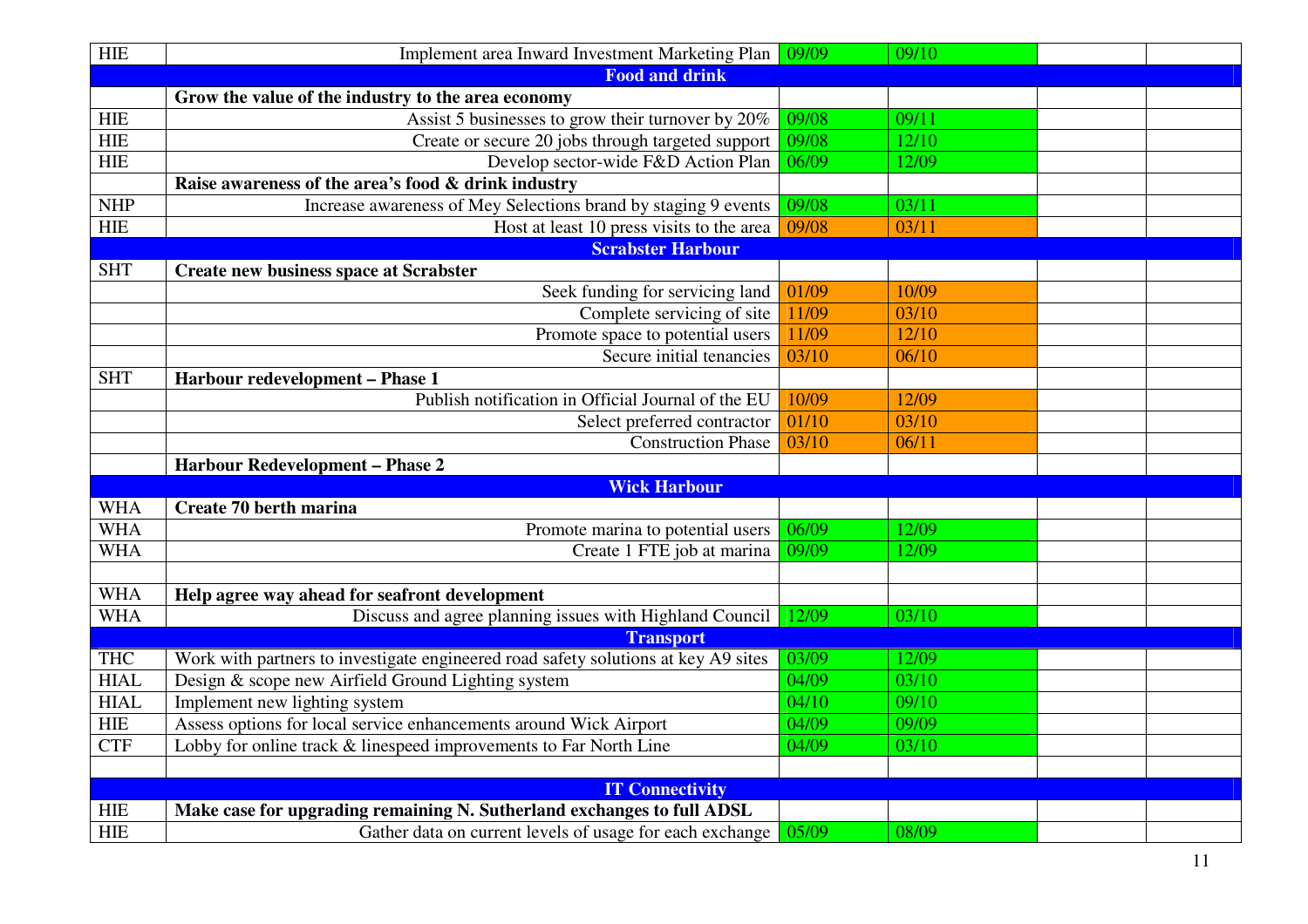| <b>HIE</b>   | Agree timetable for completion with BT $\sqrt{04/09}$                                 |       | 09/09 |  |
|--------------|---------------------------------------------------------------------------------------|-------|-------|--|
| <b>HIE</b>   | Publicise completion dates                                                            | 07/09 | 09/09 |  |
| HIE          | Promote broadband usage 05/09                                                         |       | 04/11 |  |
|              | <b>Next-generation communications</b>                                                 |       |       |  |
| <b>CNSRP</b> | Establish local "technology" group to discuss future delivery in C&nS area            | 09/09 | 12/09 |  |
| <b>CNSRP</b> | Develop programme of activity with key stakeholders (Scottish/UK Govt, $\sqrt{01/10}$ |       | 12/10 |  |
|              | industry)                                                                             |       |       |  |
|              | <b>Access to finance</b>                                                              |       |       |  |
| CcoC         | Monitor uptake of opportunities from NHRF and THC schemes                             | 04/09 | 12/09 |  |
| CcoC         | Promote local advisory sources (Chamber, Business Gateway, HIE)                       | 04/09 | 12/09 |  |
| <b>CCoC</b>  | Attract Chamber membership of 120 businesses                                          | 09/08 | 09/11 |  |

#### **Medium Priority actions**

| Owner                                          | <b>Description</b>                                                         | <b>Start date</b> | <b>Finish Date</b> | <b>Budget Reqd.</b> | Funding |
|------------------------------------------------|----------------------------------------------------------------------------|-------------------|--------------------|---------------------|---------|
| <b>Develop the tourism assets of the North</b> |                                                                            |                   |                    |                     |         |
| <b>CAT</b>                                     | Develop at least three new heritage projects, creating 5 new jobs          | 09/08             | 12/10              |                     |         |
| <b>THC</b>                                     | Caithness Broch Centre opens                                               | 09/08             | 09/09              |                     |         |
| <b>NHT</b>                                     | Develop a three year package of marketing and product development activity | 03/09             | 03/12              |                     |         |
|                                                | creating up to 65 FTE's                                                    |                   |                    |                     |         |
| <b>NHT</b>                                     | <b>Recruit Marketing Manager</b>                                           | 05/09             | 08/09              |                     |         |
| <b>HIE</b>                                     | Recruit and deploy a Head of Tourism (2 yr post)                           | 05/09             | 10/09              |                     |         |
| <b>MCG</b>                                     | Develop a fully-funded Mackay Country Project                              | 06/09             | 09/09              |                     |         |
|                                                | <b>Recreational infrastructure</b>                                         |                   |                    |                     |         |
| <b>HCSF</b>                                    | Complete funding package for Sports centre                                 | 09/08             | Sep 09             |                     |         |
| <b>HCSF</b>                                    | Open new sports facility                                                   |                   | 03/11              |                     |         |
| <b>CSF</b>                                     | Agree funding package for Thurso Harbour centre by Jun 09                  |                   | 06/09              |                     |         |
|                                                |                                                                            |                   |                    |                     |         |
|                                                | <b>Caithness General Hospital</b>                                          |                   |                    |                     |         |
| <b>NHS</b>                                     | Create one new service within Caithness General Hospital                   | 09/08             | 12/09              |                     |         |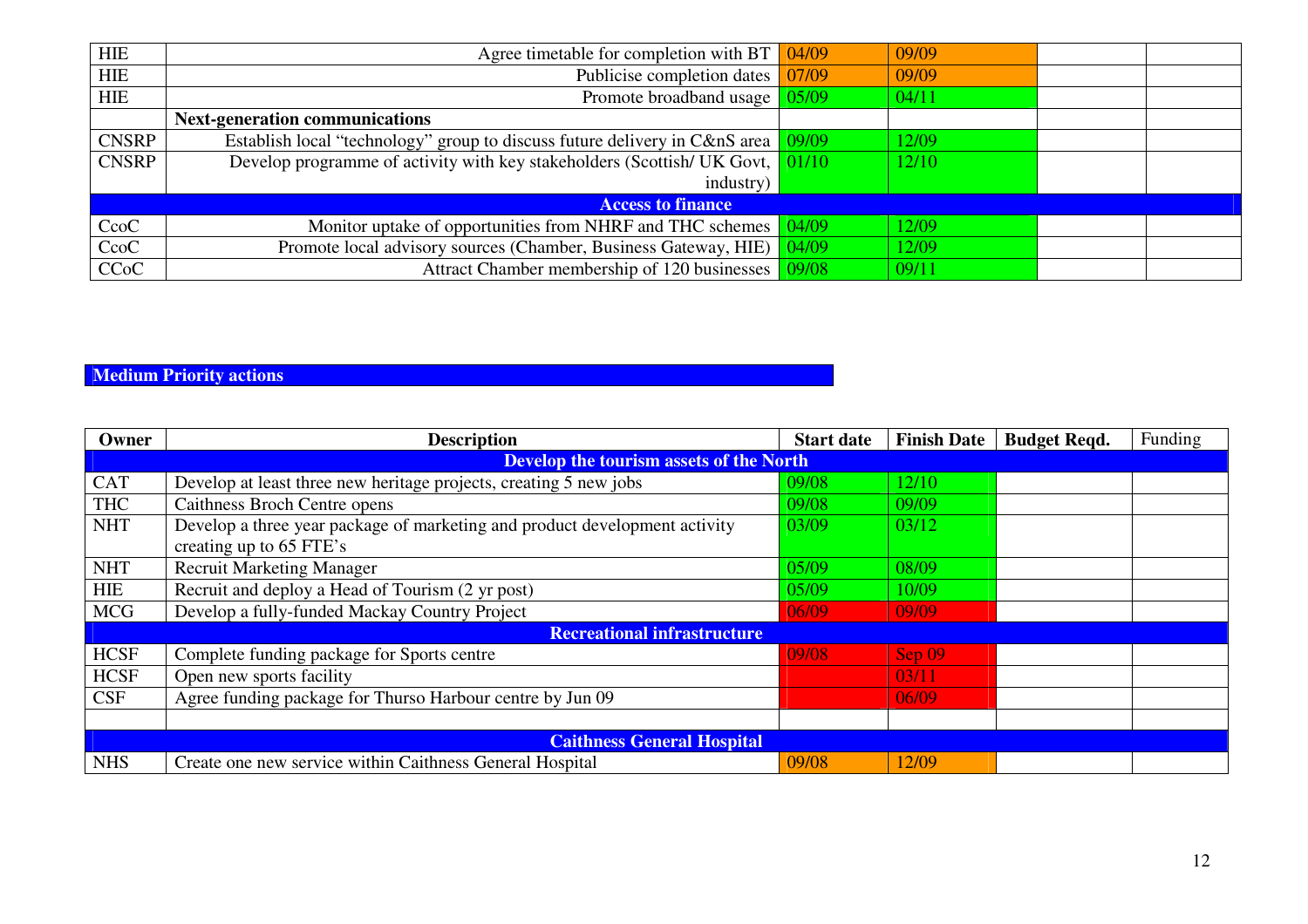| <b>Audit existing skills and develop employment brokerage</b> |                                                                                |       |       |  |  |
|---------------------------------------------------------------|--------------------------------------------------------------------------------|-------|-------|--|--|
| <b>HIE</b>                                                    | Carry out skills audit                                                         | 09/08 | 11/09 |  |  |
| HIE                                                           | Develop business case for employment brokerage service                         | 09/08 | 12/09 |  |  |
|                                                               | <b>Young people and entrepreneurship</b>                                       |       |       |  |  |
| <b>THC</b>                                                    | Assist 12 young people to start up new businesses or grow existing businesses, | 09/08 | 03/11 |  |  |
|                                                               | creating at least 10 new jobs                                                  |       |       |  |  |
| <b>PPP</b>                                                    | Finalise funding package for economic regeneration centre in Pulteneytown      | 03/09 | 09/09 |  |  |
|                                                               | <b>National Nuclear Archive</b>                                                |       |       |  |  |
| <b>DSRL</b>                                                   | <b>Recruit Project Manager</b>                                                 | 03/09 | 07/09 |  |  |
|                                                               | Complete project scoping and business case                                     | 07/09 | 12/09 |  |  |
|                                                               | Tendering, construction & fit out                                              | 01/10 | 12/11 |  |  |

#### **Lower Priority actions**

| Owner        | <b>Description</b>                                                                 | <b>Start date</b> | <b>Finish date</b> | <b>Budget Reqd.</b> | <b>Funding</b> |
|--------------|------------------------------------------------------------------------------------|-------------------|--------------------|---------------------|----------------|
|              | <b>Main towns initiative</b>                                                       |                   |                    |                     |                |
| <b>CCC</b>   | Work with retail sector to develop town centre marketing activities for Wick &     | 09/08             | 09/09              |                     |                |
|              | Thurso.                                                                            |                   |                    |                     |                |
| <b>THC</b>   | Coordinate bid to Town Centre Regeneration Fund for Wick & Thurso                  | 05/09             | 06/09              |                     |                |
| <b>THC</b>   | Implement capital schemes for both Wick and Thurso town centres                    | 07/09             | 03/10              |                     |                |
|              | <b>The Arts</b>                                                                    |                   |                    |                     |                |
| <b>THC</b>   | Work with arts/ cultural organisations to create or safeguard 3 jobs               | 09/08             | 12/10              |                     |                |
|              | <b>Health &amp; Social care opportunities</b>                                      |                   |                    |                     |                |
| <b>UHIMI</b> | Enhance opportunities for learning and skills to meet the needs of and among       | 09/08             | 12/09              |                     |                |
|              | older people (O4O project)                                                         |                   |                    |                     |                |
| <b>NHS</b>   | Maintain/ develop health care facilities to meet the needs of an ageing population | 09/08             | 03/11              |                     |                |
| <b>THC</b>   | Maintain/ develop social care facilities to meet the needs of an ageing population | 09/08             | 03/11              |                     |                |
|              | <b>Nuclear Skills Academy</b>                                                      |                   |                    |                     |                |
| <b>NDA</b>   | Promote and support decommissioning-related qualifications                         | 09/08             | 12/10              |                     |                |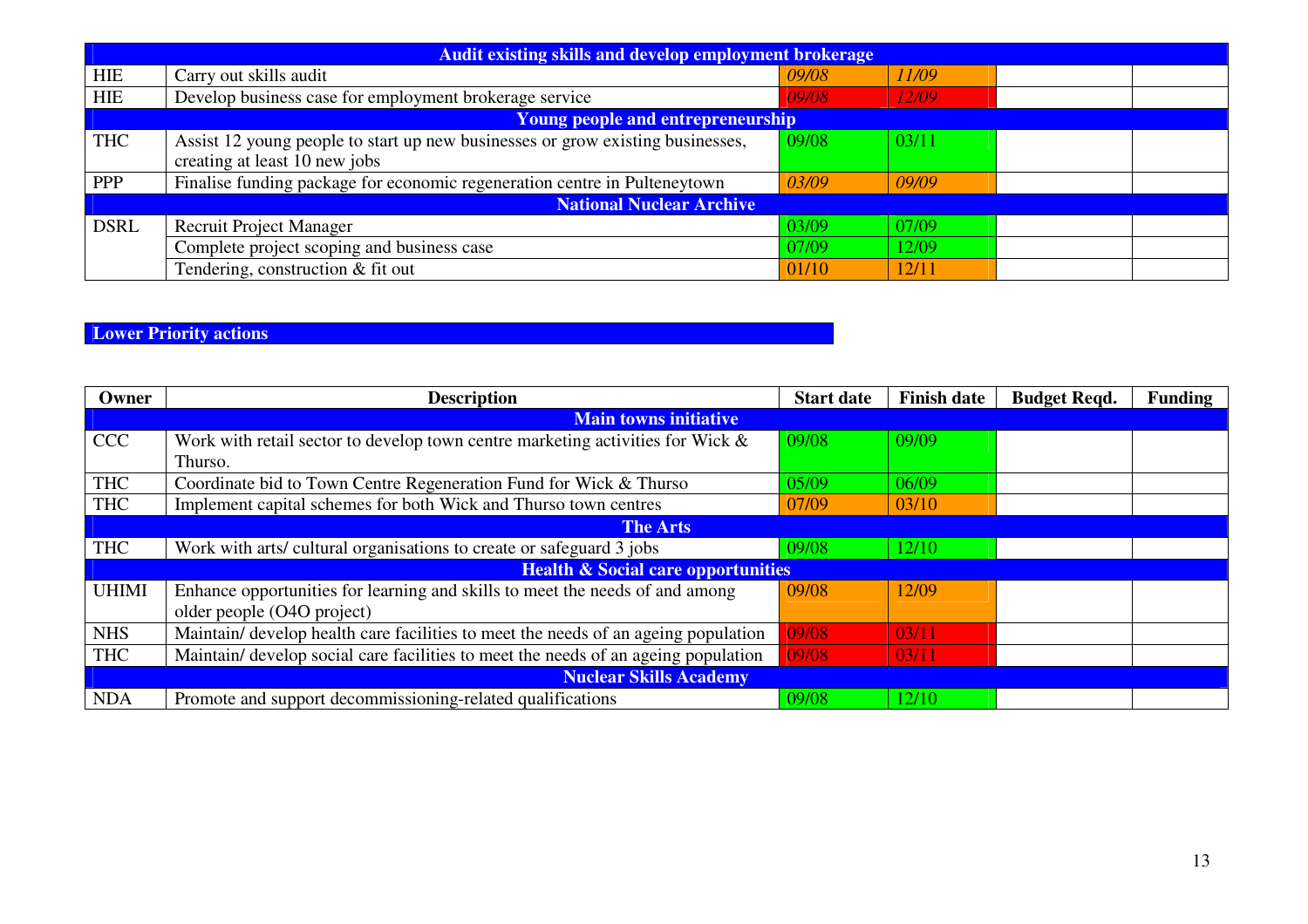# **Appendix 2: Merged actions**

| Project                       | Outline                                                       | <b>Key</b>      | <b>Merged with</b>                      |
|-------------------------------|---------------------------------------------------------------|-----------------|-----------------------------------------|
|                               |                                                               | <b>Partner</b>  |                                         |
| Promote Caithness as a place  | Research key messages for branding the North to attract       | HIE,            | <b>High Priority Inward Investment</b>  |
| to live and work              | investment and people                                         | <b>SDI</b>      |                                         |
| North Highland Branding       | Explore links between Mey Selections, North Highland          | <b>HIE</b>      | <b>High Priority Inward Investment</b>  |
|                               | Tourism and Inward Investment branding for the area           |                 |                                         |
| Build on existing assets      | Use existing exemplars and opportunities from existing supply | HIE,            | <b>High Priority Inward Investment</b>  |
|                               | chain to foster new employment eg public and private sector   | <b>SDI</b>      |                                         |
|                               | back offices                                                  |                 |                                         |
| Lobby for public sector jobs  | Work with local and national public sector dispersal          | <b>HIE</b>      | <b>High Priority Inward Investment</b>  |
| dispersal                     | opportunities                                                 |                 |                                         |
| Media Campaign                | Raise the profile of the area for inward investment           | HIE,            | High Priority Inward Investment         |
|                               |                                                               | <b>SDI</b>      |                                         |
| Undertake outward missions    | Assist local businesses to sell their products and expertise  | HIE,            | <b>High Priority Inward Investment</b>  |
| to internationalise local     | overseas                                                      | <b>SDI</b>      |                                         |
| businesses                    |                                                               | Embassy         |                                         |
|                               |                                                               | Network         |                                         |
| Undertake learning journeys   | Encourage local partners to visit similar areas affected by   | HIE,            | High Priority Inward Investment         |
|                               | industrial closures and assess inward investment activities   | <b>NDA</b>      |                                         |
| Exploit existing expertise at | Promote DSRL and associated supply chain as world leaders     | DSRL,           | <b>High Priority Inward Investment</b>  |
| Dounreay                      | in decommissioning to the rest of the world                   | <b>NDA</b>      |                                         |
| <b>Business Networks</b>      | Encourage the development of collaborative bodies in the      | Private         | High priority - Caithness Chamber of    |
|                               | North                                                         | sector,         | Commerce                                |
|                               |                                                               | <b>Business</b> |                                         |
| <b>Employment Brokerage</b>   | Establish a new brokerage for the north linking skills with   | HIE, Job        | Medium Priority – audit existing skills |
| service                       | opportunities within the area and beyond eg offshore          | centre+,        |                                         |
|                               | opportunities                                                 | NDA,            |                                         |
|                               |                                                               | Private         |                                         |
|                               |                                                               | Sector          |                                         |
| Skills development through    | Encourage development of new skills programmes eg             | <b>NHC</b>      | Medium Priority – Develop the UHIMI     |
| NHC/UHIMI                     | Renewables                                                    | <b>UHIMI</b>    |                                         |
| <b>Engineering Skills</b>     | Commission skills audit for Caithness & north Sutherland      | <b>HIE</b>      | Medium Priority - Audit Existing skills |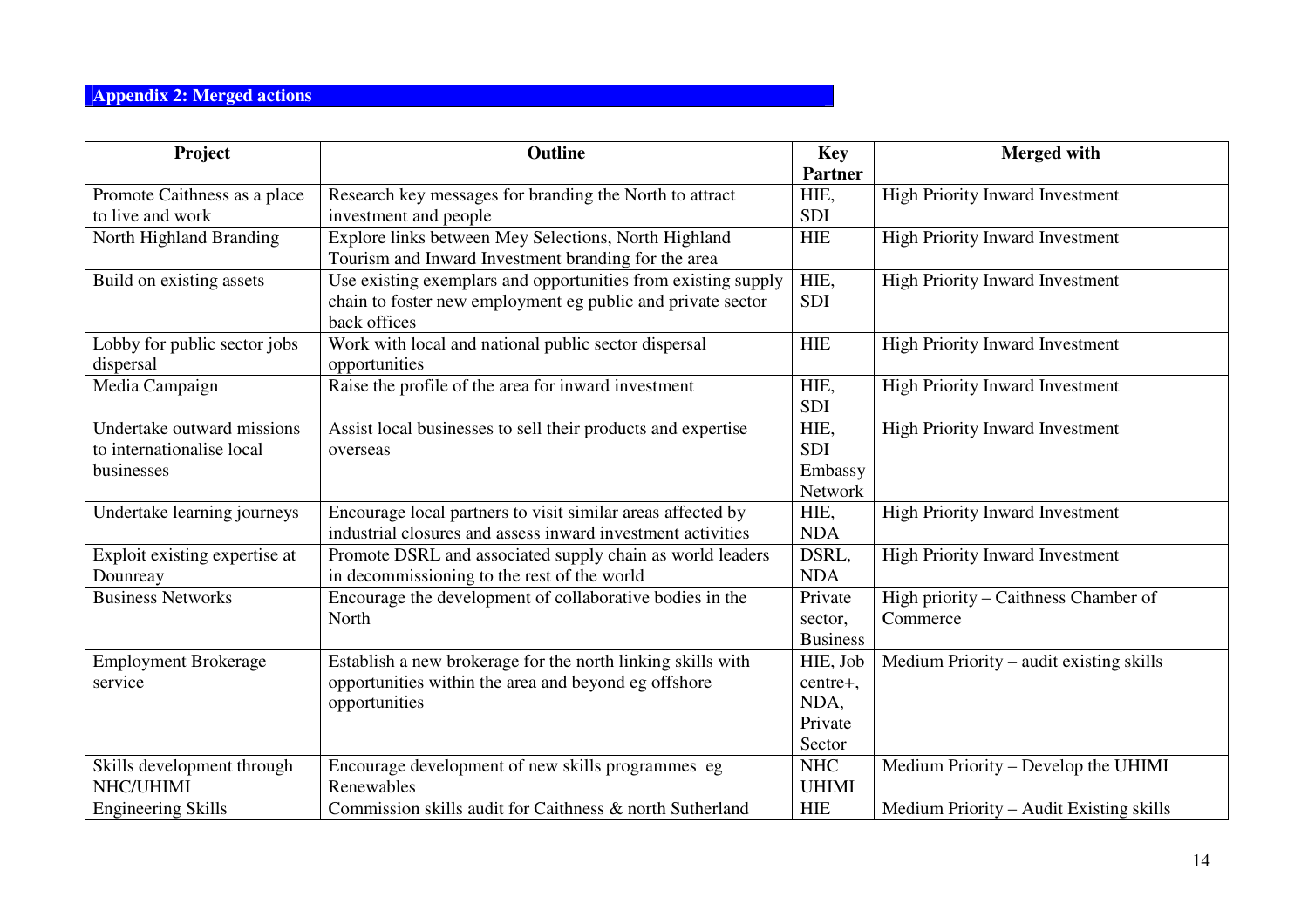| <b>British Telecom</b>                                     |
|------------------------------------------------------------|
| <b>British Wind Energy Association</b>                     |
| Caithness Archaeological Trust                             |
| <b>Caithness Chamber of Commerce</b>                       |
| Caithness & North Sutherland Regeneration Partnership      |
| Caithness & Sutherland Visitor Attraction Group            |
| <b>Caithness Transport Forum</b>                           |
| The Crown Estate                                           |
| Dounreay Site Restoration Ltd                              |
| <b>European Marine Energy Centre</b>                       |
| <b>Environmental Research Institute</b>                    |
| The Highland Council                                       |
| Highlands & Islands Airports Ltd                           |
| Highlands & Islands Enterprise                             |
| Highlands & Islands Transport Authority                    |
| Halkirk Community Sports Foundation                        |
| Marine Energy Spatial Planning Group                       |
| <b>Nuclear Decommissioning Authority</b>                   |
| North Highland Connections                                 |
| North Highland College                                     |
| North Highland Regeneration Fund                           |
| <b>National Health Service</b>                             |
| North Highland Products Ltd                                |
| North Highland Tourism Operators Ltd                       |
| Pentland Firth Marine Energy project                       |
| Pulteneytown People's Project                              |
| Scottish Development International                         |
| <b>Skills Development Scotland</b>                         |
| <b>Scottish Government</b>                                 |
| <b>Scrabster Harbour Trust</b>                             |
| <b>Scottish Manufacturing Advisory Service</b>             |
| University of the Highlands & Islands Millennium Institute |
| VisitScotland                                              |
| <b>Wick Harbour Authority</b>                              |
|                                                            |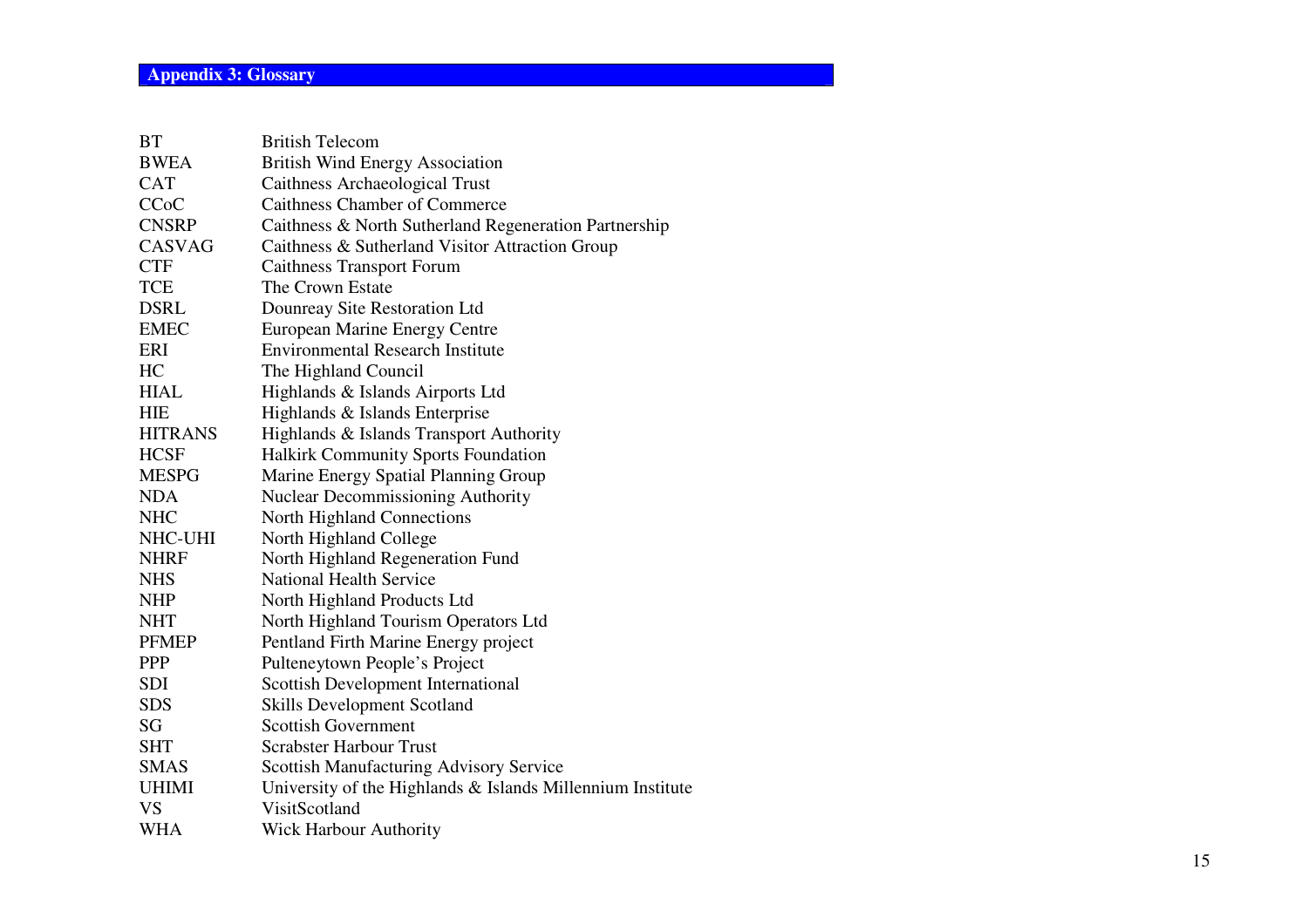| Project                  | <b>Outline</b>                           | <b>Key Partners</b>        | $\pmb{\mathfrak{L}}$ | <b>Milestone Dates</b>             |
|--------------------------|------------------------------------------|----------------------------|----------------------|------------------------------------|
| <b>Broadband</b>         | Upgrade key remaining exchanges          | HIE/BT                     | £215k                | Keiss, John O' Groats, Dunbeath,   |
| telecoms                 |                                          |                            |                      | Forss upgraded to full ADSL in     |
|                          |                                          |                            |                      | April 08                           |
| Main towns               | Economic initiatives to help re-vitalise | <b>THC</b>                 |                      | Finalised retail study Jan 08 in   |
| Initiative               | Wick and Thurso including                | <b>HIE</b>                 |                      | public domain. Steering group will |
|                          | environmental enhancements and a         |                            |                      | be formed March 08                 |
|                          | retail initiative to inform future       |                            |                      |                                    |
|                          | development directions                   |                            |                      |                                    |
| John O' Groats           | Develop a major visitor attraction for   | <b>HIE/ Private Sector</b> |                      | Community Open Day held            |
|                          | this flagship site in Caithness          |                            |                      | February 08                        |
| Archaeology              | Develop tourism opportunities around     | HIE, VS, THC, CAT          |                      | <b>Castletown Analysis Centre</b>  |
|                          | this theme, also linking to Orkney       |                            |                      | opened April 08.                   |
|                          |                                          |                            |                      | <b>CAT Future Development Plan</b> |
|                          |                                          |                            |                      | completed February 08.             |
| The Arts                 | Continue to develop the cultural assets  | THC, HIE                   | £750k                | Develop proposals for St. Mary's   |
|                          | of the area including building on        | Northlands Creative        |                      | Church, Lybster by June 08         |
|                          | strengths such as Lybster and            | <b>Glass</b>               |                      | North Highland Connections         |
|                          | developing the legacy of 2007 Year of    | <b>Caithness Arts</b>      | £75k                 | Product Development Director       |
|                          | <b>Highland Culture</b>                  |                            |                      | recruited April 08                 |
| <b>Caithness General</b> | Explore the options for developing       | NHS Highland, HIE,         | £100k                | Northern Periphery Programme       |
| Hospital                 | research and training opportunities      | <b>UHIMI</b>               |                      | approval in place (Jan 08). "Older |
|                          | through links with the Centre for        |                            |                      | 4 Older" project commenced.        |
|                          | Health Science.                          |                            |                      |                                    |
| Develop the              | Promote the north to visitors through    | NHT, Mey                   |                      | NHT Marketing Plan launched in     |
| tourism assets of        | coordinated development and              | Selections, VS,            |                      | London March 08                    |
| the north                | marketing focused on activity-based      | Harbour Authorities,       |                      | North Highland Connections Ltd     |
|                          | tourism, culture, the cruise market,     | CASVAG, THC, HIE           |                      | established Feb 08, Development    |
|                          | and including links to food $&$ drink    |                            |                      | Director appointed April 08.       |
|                          | <b>Recruit Marketing Manager</b>         | <b>NHT</b>                 | £275k                | Manager appointed Aug 09           |
| Development of           | Enhance opportunities for renewable      | HIE, EMEC, NDA,            | £250k                | Marine Project Manager appointed   |
| Renewable Energy         | energy developments and build on         | Private Sector             |                      | Feb 08                             |
| Opportunities            | existing strengths eg Wick CHP,          |                            |                      |                                    |
|                          | Pentland Firth collaboration with        |                            |                      | Conference held Edinburgh Feb 08   |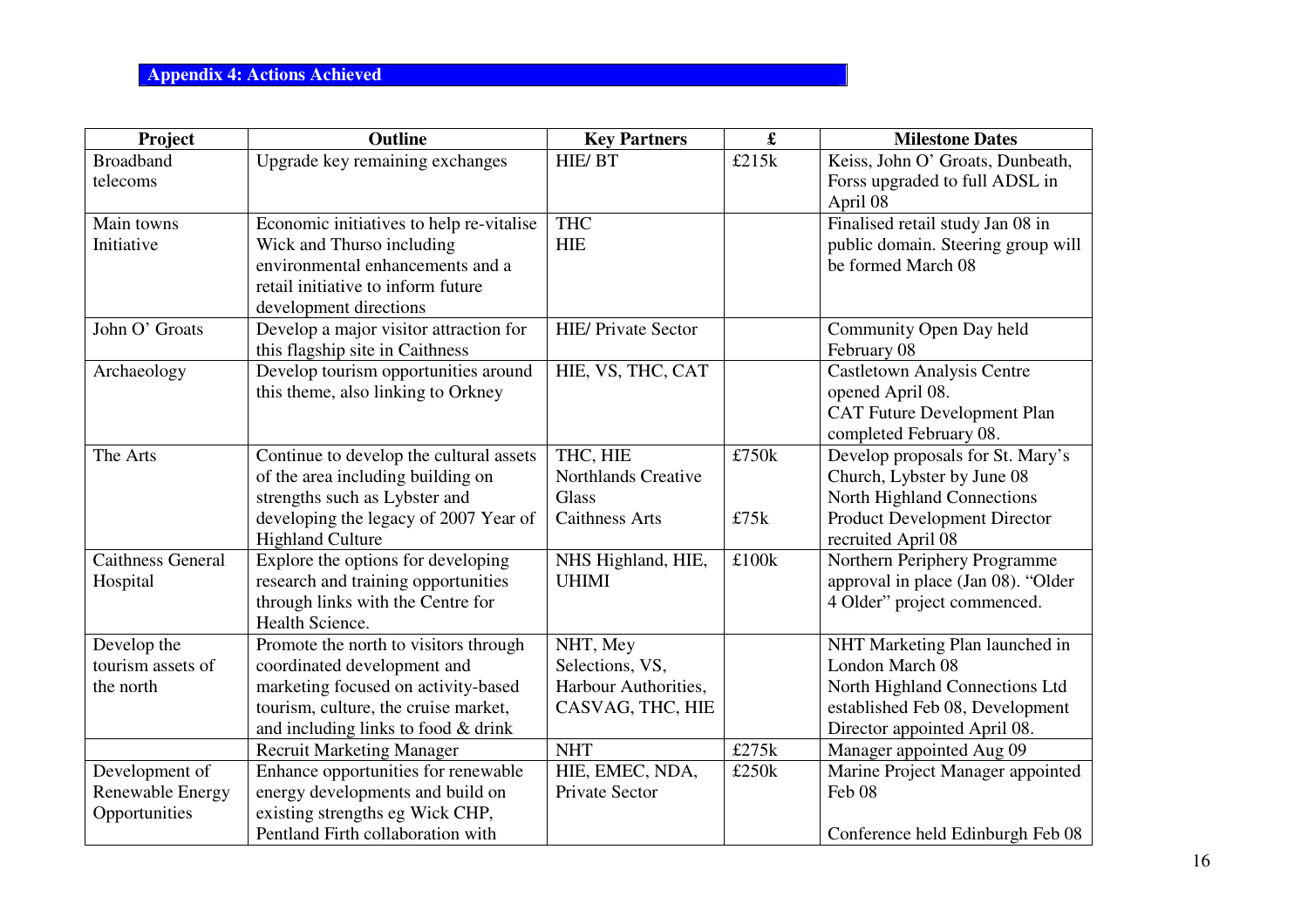|                                                                     | EMEC.                                                                                                                                                                                                   |                                    |                                   | attended by First Minister.                                                   |
|---------------------------------------------------------------------|---------------------------------------------------------------------------------------------------------------------------------------------------------------------------------------------------------|------------------------------------|-----------------------------------|-------------------------------------------------------------------------------|
|                                                                     | Develop a Marine Energy Project with<br>a dedicated project manager to<br>develop infrastructure and supply<br>chain necessary to deploy and support<br>devices in the Pentland Firth and<br>elsewhere. |                                    |                                   | Inward mission by 15 companies<br>Feb 08                                      |
| <b>Business Networks</b>                                            | Encourage the development of<br>collaborative bodies in the North eg<br>Caithness Contractors Group, Fusion<br>and Chambers of Commerce.                                                                | Private sector,<br>Business groups | £60k                              | Report commissioned on future<br>Chamber of Commerce activity.                |
| Facilitate the<br>development of a<br>more dynamic<br>labour market | Work with adults in work and out of<br>work to develop career planning skills                                                                                                                           | <b>HIE</b>                         | £80k                              | Plan-It Programme at UKAEA                                                    |
| Nuclear<br>Decommissioning<br>Authority support                     | Enhanced support activity from the<br>NDA eg Nuclear Archive<br>establishment,<br>North Highland Regeneration Fund                                                                                      | NDA, NHC                           | £ 8m<br>£1.5m                     | Announced Feb 08 for Wick<br>Additional loan funding agreed<br>Dec 07         |
| Maximise future<br>use of site<br>infrastructure                    | Through site end state process ensure<br>that appropriate infrastructure is<br>retained for future use                                                                                                  | DSRL, NDA                          | Unknown<br>at this<br>stage       | Integrated into Lifetime Plan 08                                              |
| Appoint a new<br><b>Inward Investment</b><br>Executive              | A dedicated resource to assist in<br>driving forward new investment in the<br>area                                                                                                                      | HIE                                | £200 $k$<br>total over<br>3 years | Roy Kirk appointed Aug 07 (Fiona<br>MacPherson appointed Sep 08)              |
| Develop an inward<br>investment strategy                            | Research and assess new opportunities<br>for the area                                                                                                                                                   | HIE, SDI                           | £ nil at<br>this stage            | Inward Investment North Highland<br>Marketing Plan completed Nov 07.          |
| Undertake learning<br>journeys                                      | Encourage local partners to visit<br>similar areas affected by industrial<br>closures and assess inward investment<br>activities                                                                        | HIE, THC, NDA                      | £25k                              | Included in marketing Plan. 1st<br>Learning Journey to USA<br>completed       |
| Develop services<br>and infrastructure at<br>Scrabster Harbour      | Create new business space at Scrabster<br>by Dec 08                                                                                                                                                     | <b>SHT</b>                         |                                   | Land now acquired. Site<br>infrastructure to be developed by<br><b>Jun 09</b> |
| Pentland Firth Tidal<br>Energy project                              | Publish model for sea-bed leasing by<br>Oct 08                                                                                                                                                          | <b>TCE</b>                         |                                   | Details announced at Caithness<br>Conference, Sep. 08                         |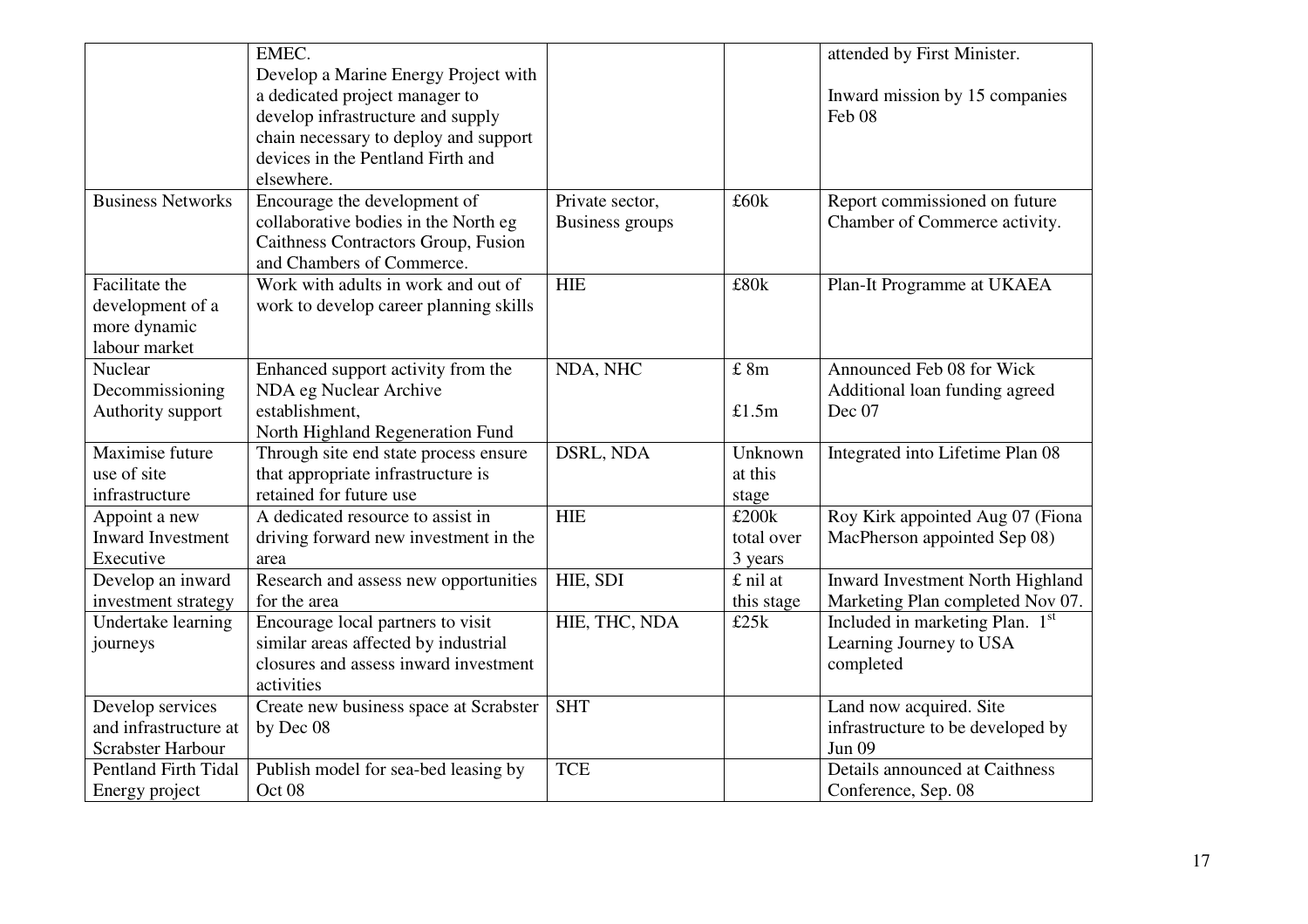|                                               | Attract at least two tidal device<br>manufacturers to the Pentland Firth<br>area by Dec 08                                                                                                                        | <b>HIE</b>   | Tocardo and International Power<br>now operating from Caithness<br>bases.             |
|-----------------------------------------------|-------------------------------------------------------------------------------------------------------------------------------------------------------------------------------------------------------------------|--------------|---------------------------------------------------------------------------------------|
|                                               | Help make the case for a Grid<br>connection from the Pentland Firth<br>(land or sea based) to allow supply of<br>energy in excess of that currently<br>contained in the planned connections<br>estimated for 2013 | <b>PFTEP</b> | <b>HIE Grid Study commissioned</b><br>Sep 08, final report to be published<br>Jan 09. |
|                                               | Commission study to provide baseline<br>environmental information for the<br>Pentland Firth by June 09                                                                                                            | <b>HIE</b>   | Data Gathering Study<br>commissioned Oct 08 - draft<br>report due Jan 09              |
| Develop the<br>tourism assets of<br>the North | <b>Caithness Broch Centre start Autumn</b><br>08                                                                                                                                                                  | <b>THC</b>   | Work commenced Nov 08                                                                 |
| Caithness chamber<br>of Commerce              | Chamber relaunched by Mar 09<br>(ACHIEVED)                                                                                                                                                                        | CCoC         |                                                                                       |
|                                               | Chief executive and admin assistant<br>appointed by Dec 08 (ACHIEVED)                                                                                                                                             | <b>CCoC</b>  |                                                                                       |
| Develop the<br>tourism assets of<br>the North | Develop a three year package of<br>marketing and product development<br>activity creating up to 65 FTE's by<br>Mar 2012                                                                                           | <b>NHT</b>   |                                                                                       |
| The arts                                      | Assist cultural organisations to carry<br>out 6 projects for Homecoming<br>Scotland 2009, creating 2 jobs. (So far<br>14 projects approved through<br><b>Highland Cultural Programme)</b>                         | <b>THC</b>   |                                                                                       |
|                                               | Identify team members in partner<br>organisations e.g HIE and discuss how<br>best to run workstream/work together                                                                                                 |              |                                                                                       |
|                                               | Developer event in Inverness to:<br>• Provide info to developers<br>Increase confidence and<br>certainty around development<br>Collect feedback                                                                   |              |                                                                                       |
|                                               | Complete study on potential STEM<br>project in Caithness & N Sutherland                                                                                                                                           |              |                                                                                       |